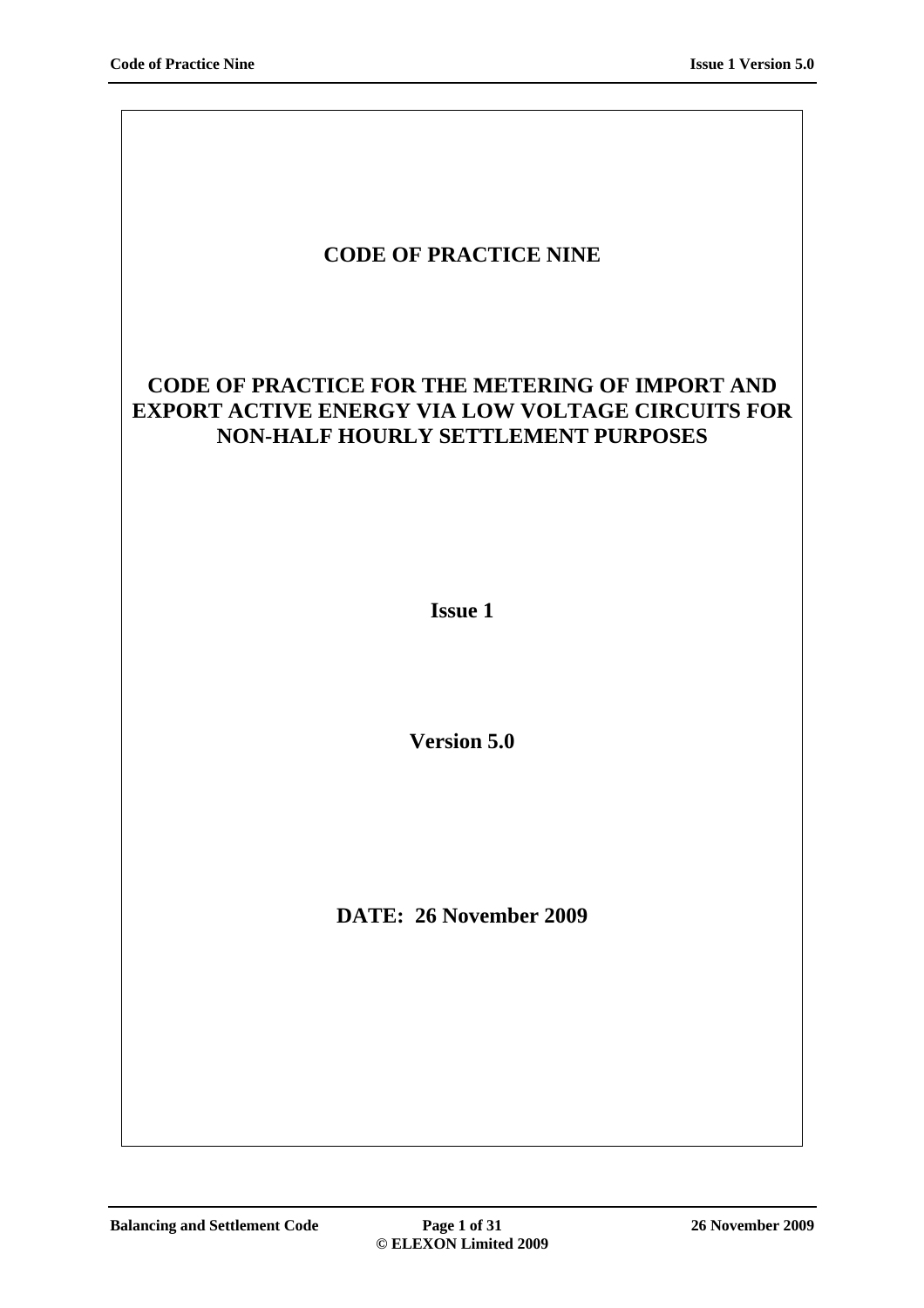## **Code of Practice Nine**

### **CODE OF PRACTICE FOR THE METERING OF IMPORT AND EXPORT ACTIVE ENERGY VIA LOW VOLTAGE CIRCUITS FOR NON-HALF HOURLY SETTLEMENT PURPOSES**

- 1. Reference is made to the Balancing and Settlement Code for the Electricity Industry in Great Britain and, in particular, to the definitions of "Code of Practice" in Annex X.1 thereof.
- 2. This is Code of Practice Nine, Issue 1, Version 5.0
- 3. This Code of Practice shall apply to Metering Systems comprising Metering Equipment that is subject to the requirements of Section L of the Balancing and Settlement Code.
- 4. This Code of Practice is effective from 26 November 2009.
- 5. This Code of Practice has been approved by the Panel.

#### **Intellectual Property Rights, Copyright and Disclaimer**

The copyright and other intellectual property rights in this document are vested in ELEXON or appear with the consent of the copyright owner. These materials are made available for you for the purposes of your participation in the electricity industry. If you have an interest in the electricity industry, you may view, download, copy, distribute, modify, transmit, publish, sell or create derivative works (in whatever format) from this document or in other cases use for personal academic or other non-commercial purposes. All copyright and other proprietary notices contained in the document must be retained on any copy you make.

All other rights of the copyright owner not expressly dealt with above are reserved.

No representation, warranty or guarantee is made that the information in this document is accurate or complete. While care is taken in the collection and provision of this information, ELEXON Limited shall not be liable for any errors, omissions, misstatements or mistakes in any information or damages resulting from the use of this information or action taken in reliance on it.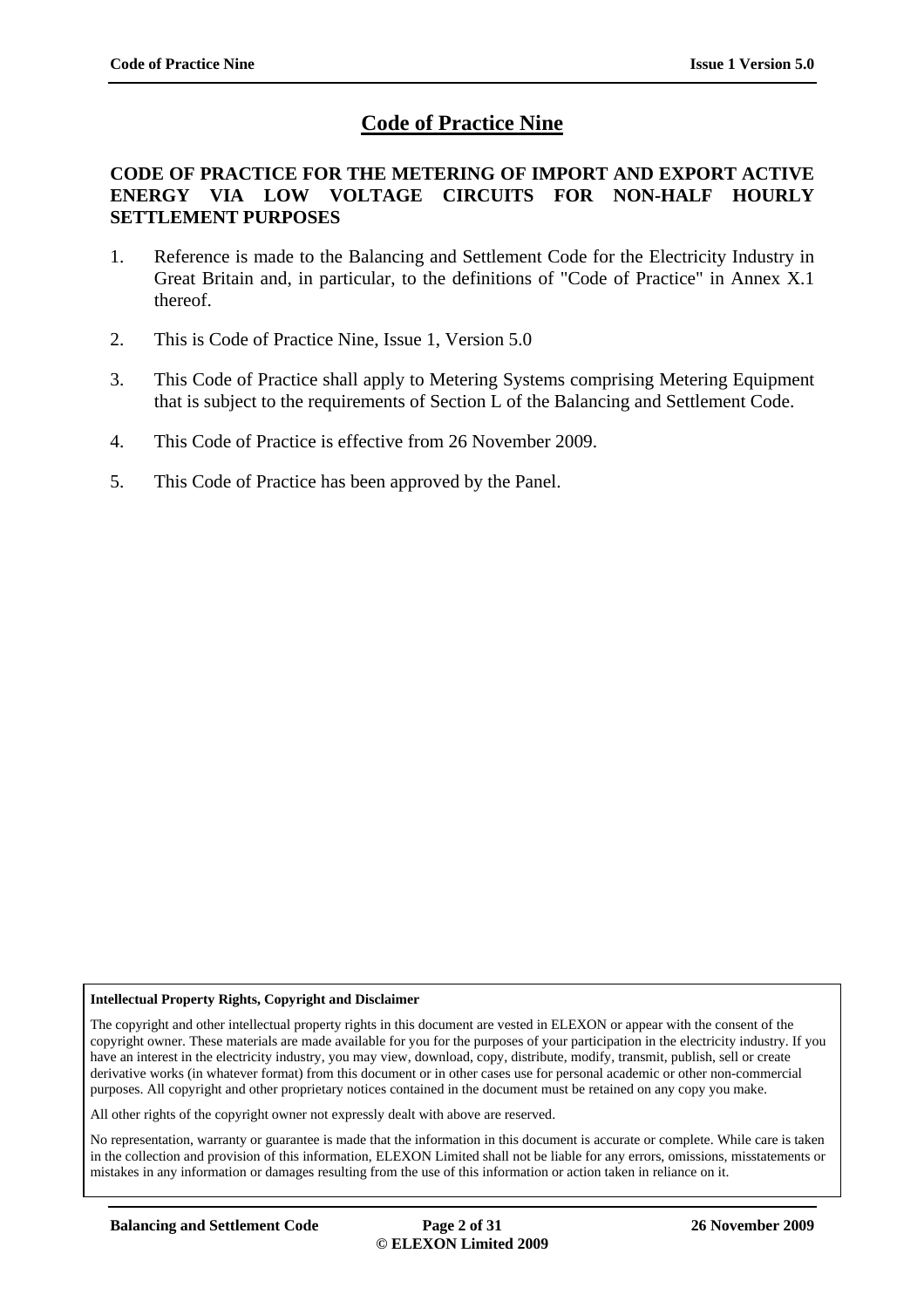| <b>ISSUE</b> | <b>DATE</b>                           | <b>VERSION</b> | <b>CHANGES</b>                                 | <b>AUTHOR</b>    | <b>APPROVED</b>      |
|--------------|---------------------------------------|----------------|------------------------------------------------|------------------|----------------------|
| 1            | 1 April 2004                          | 1.00           | <b>First Approved Issue</b>                    | <b>COPEG</b>     |                      |
|              | <b>BETTA</b><br><b>Effective Date</b> | 2.0            | BETTA 6.3 for the SVA<br>February 2005 Release | <b>BSCCo</b>     | SVG/48/004           |
| л.           | 23 August 2007                        | 3.0            | P <sub>197</sub> Release                       | <b>BSCCo</b>     | P/115/04             |
|              | 26 February<br>2009                   | 4.0            | February 2009 Release                          | CP1251           | SVG93/02             |
|              |                                       |                |                                                | CP1254           | SVG93/02<br>ISG93/02 |
|              | 26 November<br>2009                   | 5.0            | <b>Modification P230</b>                       | P <sub>230</sub> | Panel                |

### **AMENDMENT RECORD**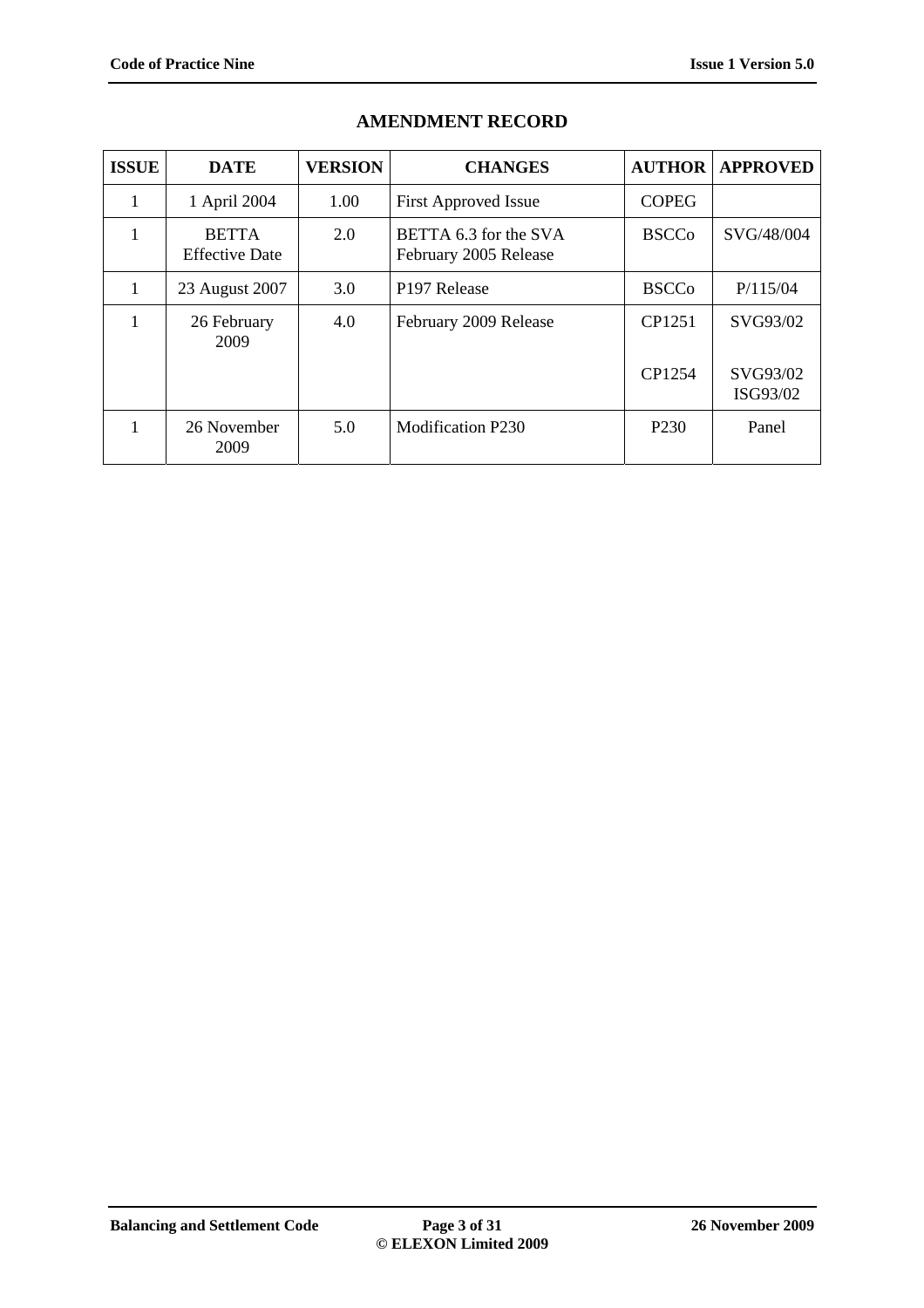### CODE OF PRACTICE FOR THE METERING OF IMPORT AND EXPORT ACTIVE ENERGY VIA LOW VOLTAGE CIRCUITS FOR NON-HALF HOURLY **SETTLEMENT PURPOSES**

## **CONTENTS**

| 1.   |                                                               |  |
|------|---------------------------------------------------------------|--|
| 2.   |                                                               |  |
| 3.   |                                                               |  |
| 3.1  |                                                               |  |
| 3.2  |                                                               |  |
| 3.3  |                                                               |  |
| 3.4  |                                                               |  |
| 3.5  |                                                               |  |
| 3.6  |                                                               |  |
| 3.7  |                                                               |  |
| 3.8  |                                                               |  |
| 3.9  |                                                               |  |
| 3.10 |                                                               |  |
| 3.11 |                                                               |  |
| 3.12 |                                                               |  |
| 3.13 |                                                               |  |
| 3.14 |                                                               |  |
| 3.15 |                                                               |  |
| 3.16 |                                                               |  |
| 3.17 |                                                               |  |
| 3.18 |                                                               |  |
| 3.19 |                                                               |  |
| 4.   |                                                               |  |
| 4.1  |                                                               |  |
|      | 4.1.1                                                         |  |
| 4.2  |                                                               |  |
|      | 4.2.1                                                         |  |
|      | 4.2.2                                                         |  |
|      | 4.2.4                                                         |  |
|      | 4.2.5                                                         |  |
|      | 4.2.6                                                         |  |
| 5.   | MEASUREMENT CRITERIA - CURRENT TRANSFORMER OPERATED METERS 15 |  |
| 5.1  |                                                               |  |
|      | 5.1.1                                                         |  |
| 5.2  |                                                               |  |
|      |                                                               |  |
|      | 5.2.2                                                         |  |
|      | 5.2.3                                                         |  |
|      | 5.2.4                                                         |  |
|      | 5.2.5                                                         |  |
|      | 5.2.6                                                         |  |
|      | 5.2.7                                                         |  |
|      | 5.2.8                                                         |  |
|      | 5.2.9                                                         |  |
|      | 5.2.10                                                        |  |
| 6.   |                                                               |  |
| 6.1  |                                                               |  |
|      | 6.1.1                                                         |  |
| 6.2  |                                                               |  |
|      |                                                               |  |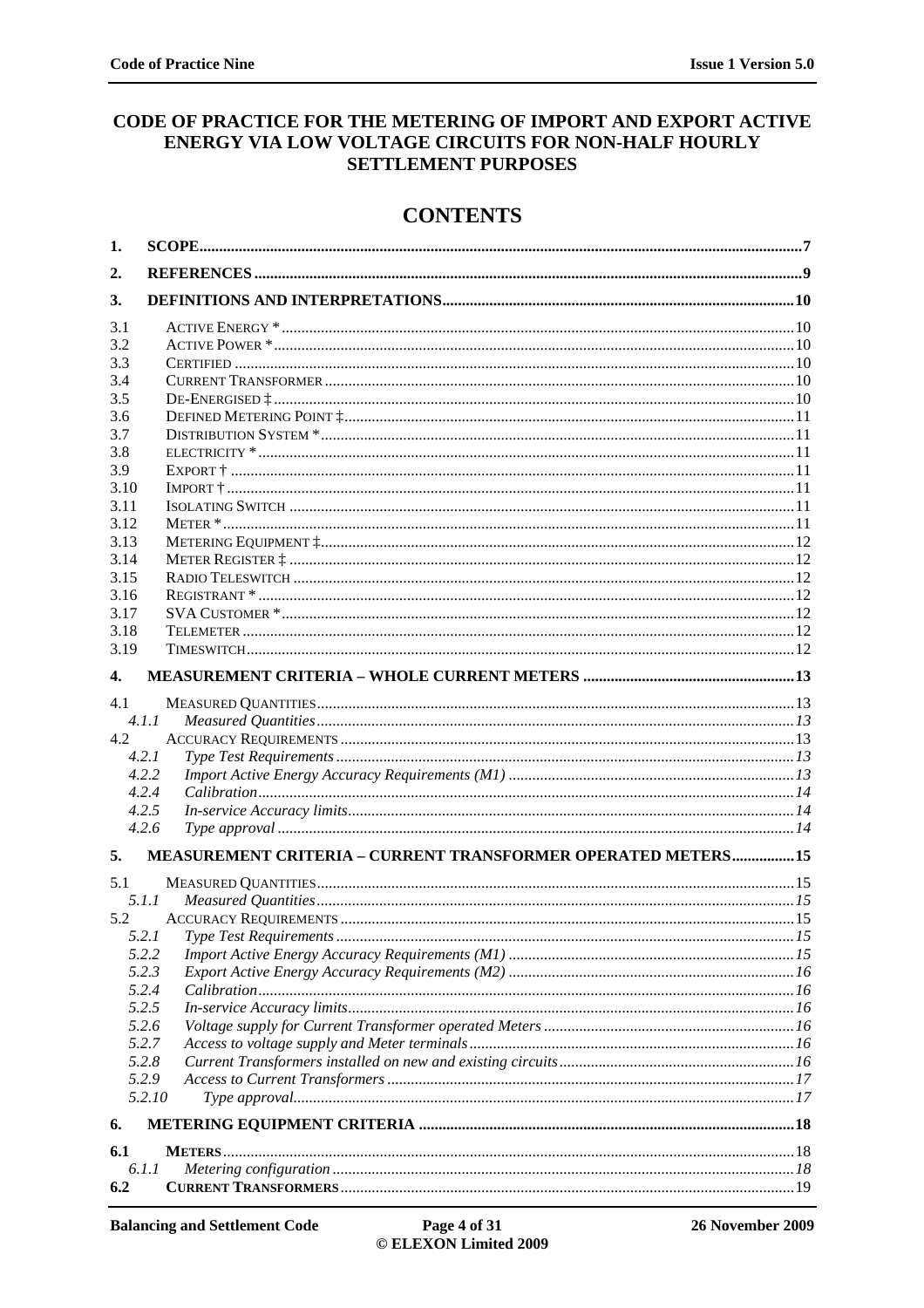| 6.3   |                                                                                 |  |
|-------|---------------------------------------------------------------------------------|--|
| 6.3.1 |                                                                                 |  |
| 6.3.2 |                                                                                 |  |
| 6.3.3 |                                                                                 |  |
| 6.3.4 |                                                                                 |  |
| 6.3.5 |                                                                                 |  |
| 7.    |                                                                                 |  |
| 7.1   |                                                                                 |  |
| 7.2   | METER OPERATION CODE OF PRACTICE AGREEMENT (MOCOPA) REQUIREMENTS  24            |  |
| 7.3   |                                                                                 |  |
| 8.    |                                                                                 |  |
| 8.1   |                                                                                 |  |
| 8.1.1 |                                                                                 |  |
| 8.1.2 |                                                                                 |  |
| 8.2   | MULTI-RATE WHOLE CURRENT METER - WHERE THE SVA CUSTOMER'S INSTALLATION DOES NOT |  |
|       |                                                                                 |  |
| 8.2.1 |                                                                                 |  |
| 8.3   |                                                                                 |  |
| 8.3.1 |                                                                                 |  |
| 8.3.2 |                                                                                 |  |
| 8.3.3 |                                                                                 |  |
| 8.4   |                                                                                 |  |
| 8.4.1 |                                                                                 |  |
| 8.4.2 | Interface between Meter Operator Agent and Distribution System Operator 29      |  |
| 8.4.3 |                                                                                 |  |
|       |                                                                                 |  |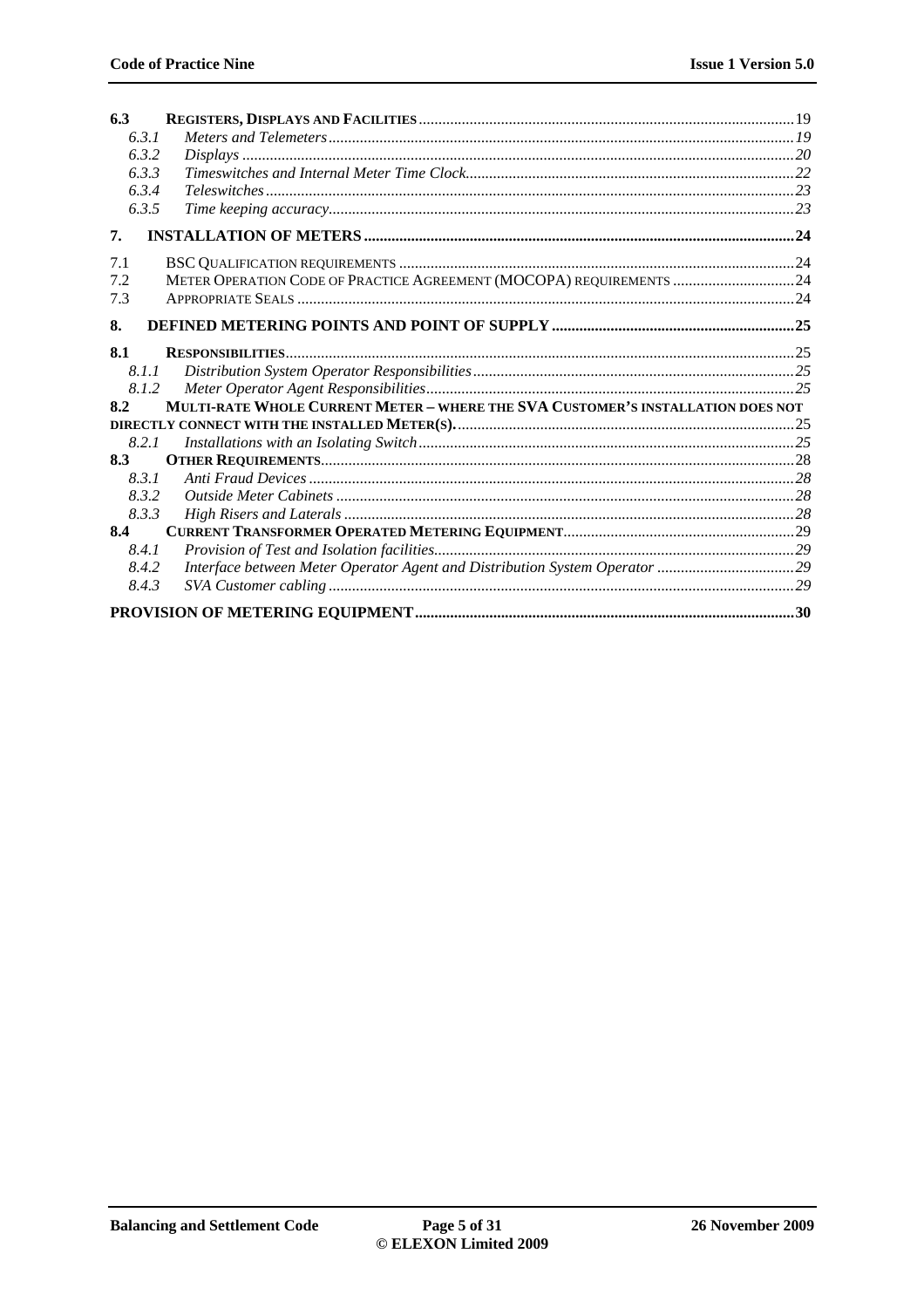## **FOREWORD**

This Code of Practice defines the minimum requirements for whole current and transformer operated Metering Equipment at the Defined Metering Point for the measurement of Import and Export Active Energy via low voltage circuits for Non-Half Hourly Settlement purposes.

BSCCo shall retain copies of, inter alia, the Code of Practice together with copies of all documents referred to in them, in accordance with the provisions of the Balancing and Settlement Code (the Code).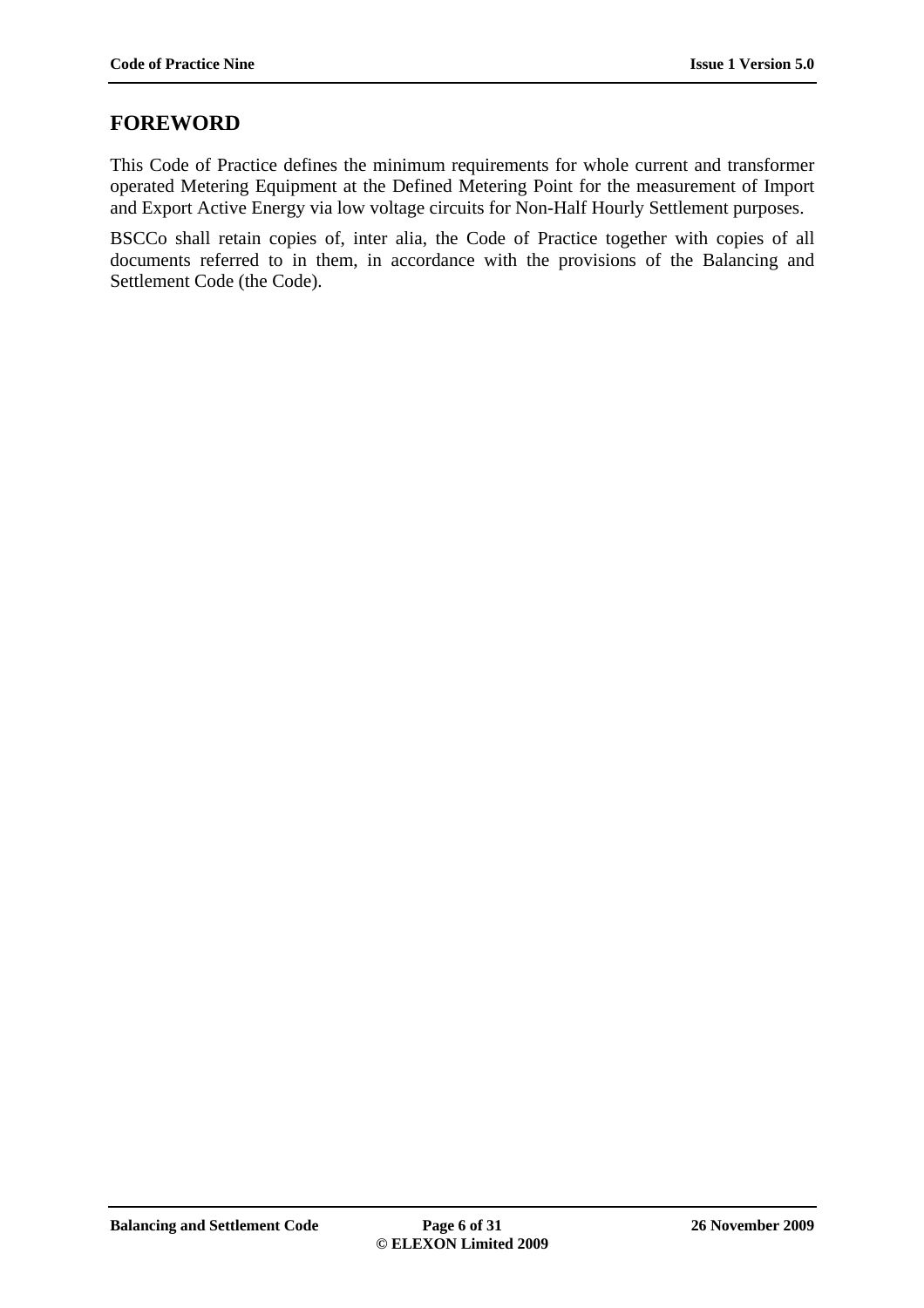# **1. SCOPE**

This Code of Practice states the practices that shall be employed and the facilities that shall be provided for the measurement and recording of the quantities required for Settlement and other purposes. This Code of Practice does not currently cover the measurement of gross generation.

This Code of Practice specifically applies to whole current and transformer operated Metering Equipment to be installed **FOR THE METERING OF IMPORT AND EXPORT ACTIVE ENERGY VIA LOW VOLTAGE CIRCUITS FOR NON-HALF HOURLY SETTLEMENT PURPOSES.**

This Code of Practice only applies to whole current and current transformer operated Metering Equipment for Import and Export Active Energy measured in kWh. No provision is made for the measurement of Reactive or Apparent Energy or any Maximum Demand.

The following areas are not specified within this Code of Practice:

MOA arrangements where more than one MOA exists at a Site;

Prepayment Metering;

Complex Tariff Arrangements;

Revenue Protection/Security; and

Data Communications.

This Code of Practice defines the extent of Metering Equipment to be installed by a Meter Operator Agent in fulfilling its role in the installation and maintenance of equipment for Non-Half Hourly Settlement purposes.

This Code of Practice derives force from the Balancing and Settlement Code, and in particular the metering provisions contained in Section L, to which reference should be made. It should also be read in conjunction with the relevant BSC Procedures.

Metering Equipment that meets the requirements of this Code of Practice is not applicable where a Registrant is required by its Supply Licence (and as referenced in Section L3.2.6) to install Metering Equipment that is capable of providing measured electricity consumption data for multiple periods (at least half hourly) and providing the Registrant with remote access to such data.

This Code of Practice does not contain the calibration, testing and commissioning requirements for Metering Equipment used for Settlement purposes. These requirements are detailed in Code of Practice Four - "Code of Practice for Calibration, Testing and Commissioning Requirements for Metering Equipment for Settlement Purposes".

Any device that is not covered by SI1679 shall not be involved in deriving the KWh value for Settlement purposes. To clarify, an integral Outstation may be used but a remote outstation (peripheral device) that derives a KWh value (e.g. via pulsed outputs) shall not be used. A remote outstation that transfers the KWh value of the primary register in accordance with the manufacturers protocol may be used.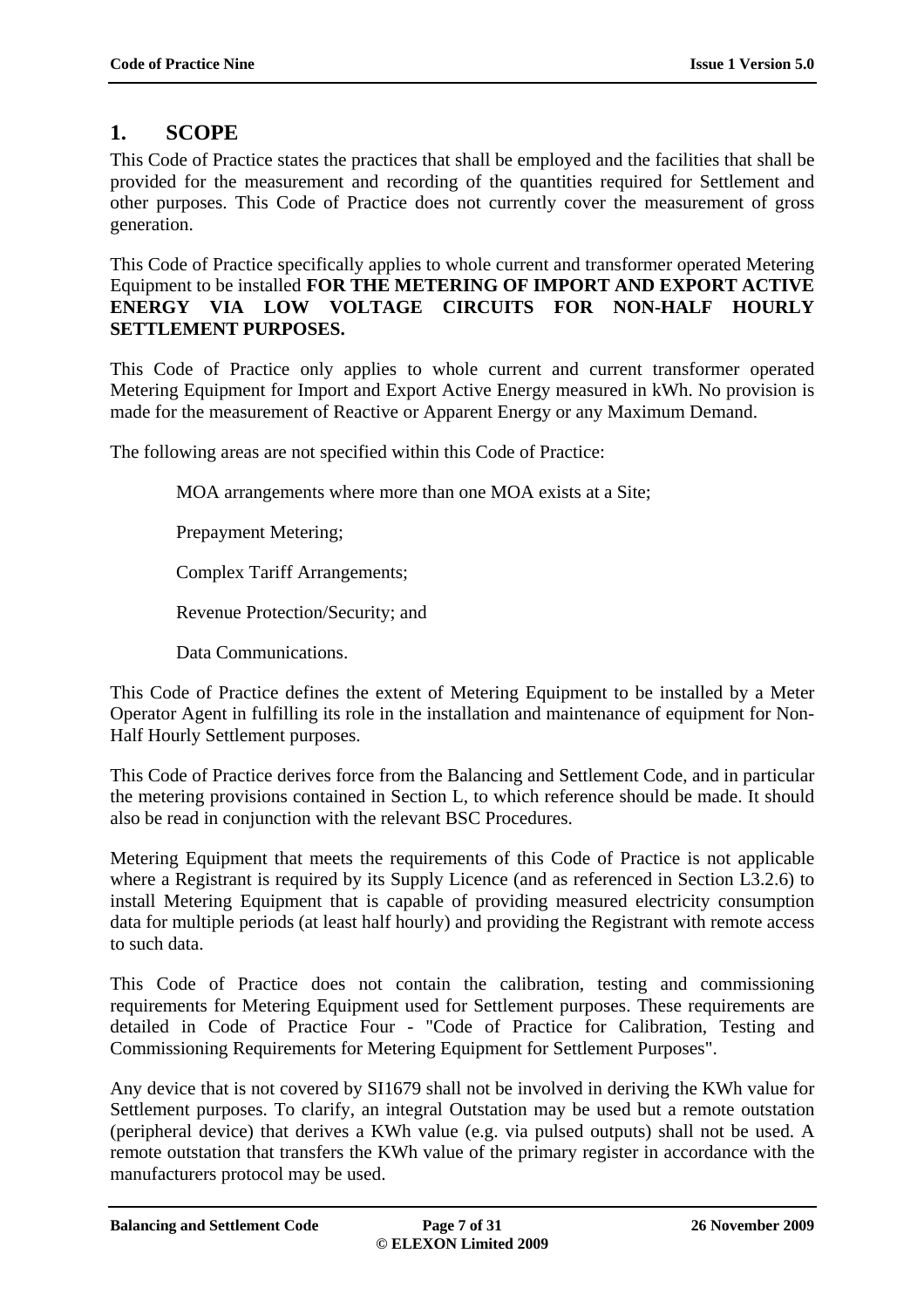Dispensations from the requirements of this Code of Practice may be sought in accordance with the Balancing and Settlement Code and BSCP32.

In the event of an inconsistency between the provisions of this Code of Practice and the Balancing and Settlement Code, the provisions of the Balancing and Settlement Code shall prevail.

Compliance with this Code of Practice may be attained by the use one of the following techniques:

- (i) a single Meter containing measuring elements for Import and Export ; or
- (ii) two separate Meters containing a single measuring element for each of Import and Export.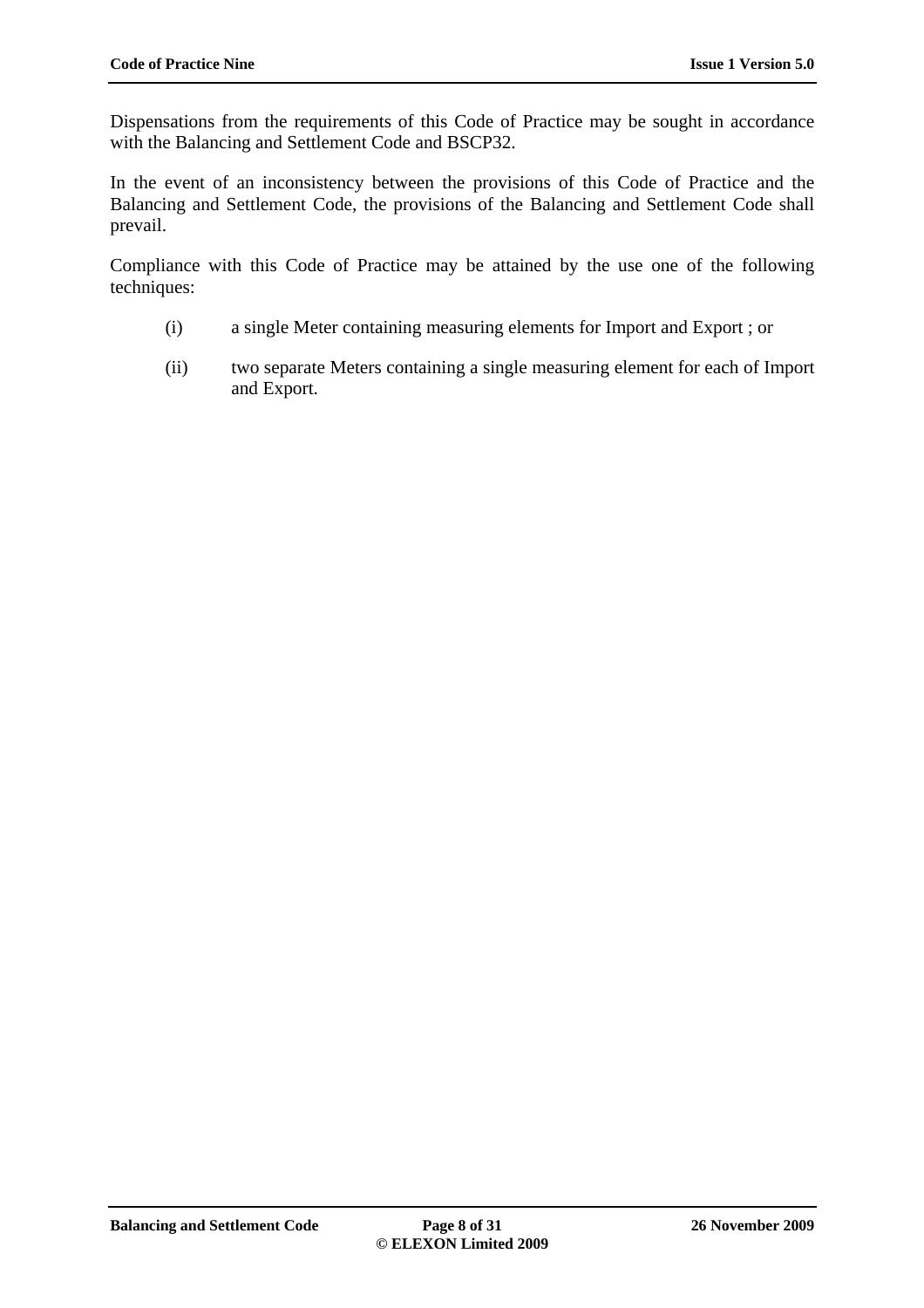# **2. REFERENCES**

The following documents are referred to in the text:-

| BS EN 62053:2003                                                    | Electricity metering equipment (a.c.)                                                                                                         |
|---------------------------------------------------------------------|-----------------------------------------------------------------------------------------------------------------------------------------------|
| BS EN 61038: 1993                                                   | Specification for time switches for tariff and load<br>control.                                                                               |
| BS 7856: 1996                                                       | 'Code of Practice for Design of Alternating Current<br>Watt-Hour Meters for Active Energy (Classes 1 and<br>2)                                |
| BS 7951:2000                                                        | 'Electricity Meters. Alternating current single phase<br>watt-hour Telemeters of accuracy class 1 or 2.'                                      |
| BS EN 60044-1:1999                                                  | 'Instrument Transformers - Part 1: Current<br>Transformers'                                                                                   |
| <b>BEBS</b> 1973                                                    | Timeswitches, restricted hour and time of day<br>tariffs.                                                                                     |
| <b>Balancing and Settlement Code</b>                                | 'Section X; Annex X-1 and Sections L and S'                                                                                                   |
| <b>BSC</b> Procedures List                                          | 'See BSC Section H $1.3.2$ (a) – Code Subsidiary<br>Documents'                                                                                |
| Code of Practice Four                                               | 'Code of Practice for Calibration, Testing and<br><b>Commissioning Requirements for Metering</b><br><b>Equipment for Settlement Purposes'</b> |
| Electricity Act 1989                                                | 'Schedule 7, as amended by Schedule 1, to the<br>Competition and Services (Utilities) Act 1992.'                                              |
| Statutory Instrument 2002 No. 2665                                  | 'The Electricity Safety, Quality and Continuity<br>Regulations 2002'                                                                          |
| Statutory Instrument 1998 No. 1565                                  | The Meters (Approval of Pattern or Construction<br>and Manner of Installation) Regulations 1998.                                              |
| Statutory Instrument 1998 No.1566                                   | 'Electricity – The Meters (Certification) Regulations<br>1998.'                                                                               |
| Meter Operation Code of Practice<br>Agreement <sup>1</sup> (MOCOPA) | 'Agreement between Meter Operators and<br>Distribution Businesses governing arrangements for<br>safety and technical competence'              |
| BS 7647 (1993)                                                      | 'Specification for Radio Teleswitches for tariff and<br>load control'                                                                         |
| Utilities Act 2000                                                  | 'Utilities Act 2000'                                                                                                                          |
| Statutory Instrument 2006 No.1679                                   | The Measuring Instruments (Active Electrical<br>Energy meters) Regulations 2006 (SI 2006/1679)                                                |

<sup>&</sup>lt;sup>1</sup> The Meter Operation Code of Practice Agreement is a voluntary agreement between Licenced Distribution System Operators and Meter Operator Agents.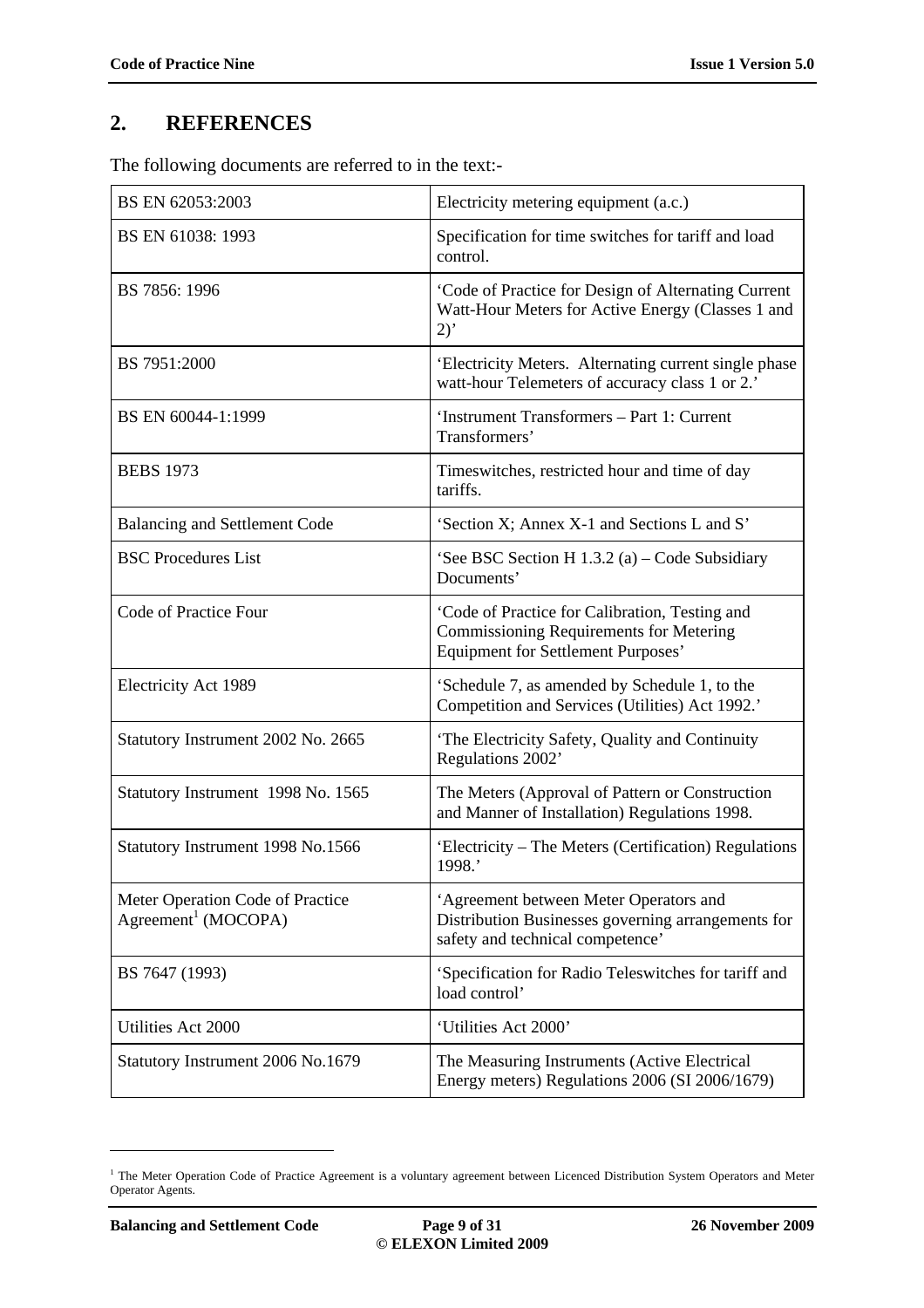## **3. DEFINITIONS AND INTERPRETATIONS**

Save as otherwise expressly provided herein, words and expressions used in this Code of Practice shall have the meanings attributed to them in the Balancing and Settlement Code and are included for the purpose of clarification.

Note: \* indicates definitions in the Balancing and Settlement Code.

Note: † indicates definitions which supplement or complement those in the Balancing and Settlement Code.

Note: ‡ indicates definitions specific to this Code of Practice

3.1 Active Energy \*

Active Energy means the electrical energy produced, flowing or supplied by an electric circuit during a time interval, being the integral with respect to time of the instantaneous Active Power, measured in units of watt-hours or standard multiples thereof.

3.2 Active Power \*

Active Power means the product of voltage and the in-phase component of alternating current measured in units of watts and standard multiples thereof, that is:-

1,000 Watts  $= 1 \text{ kW}$ 

 $1,000 \text{ kW} = 1 \text{ MW}$ 

3.3 Certified

Certified means a meter conforming with the Statutory Instrument, 1998 No.1566 "Electricity – The Meters (Certification) Regulations".

## 3.4 Current Transformer

A transformer for use with electrical measuring instruments, electrical protection and/or control equipment, for the transformation of current and in which the current in the secondary winding, in normal conditions of use, is substantially proportional to the current in the primary winding and different from it by an angle which approaches zero for an appropriate direction of the connections.

## 3.5 De-Energised ‡

De-Energised means the temporary removal of the supply at a Defined Metering Point (e.g. the main circuit connections to the Licenced Distribution System Operator's network are still made) such that all or part of the Metering Equipment is considered to be temporarily "inactive" for the purposes of Settlement. e.g. unoccupied premises where the incoming switchgear has been opened or the cut-out fuse(s) removed and any generation disconnected.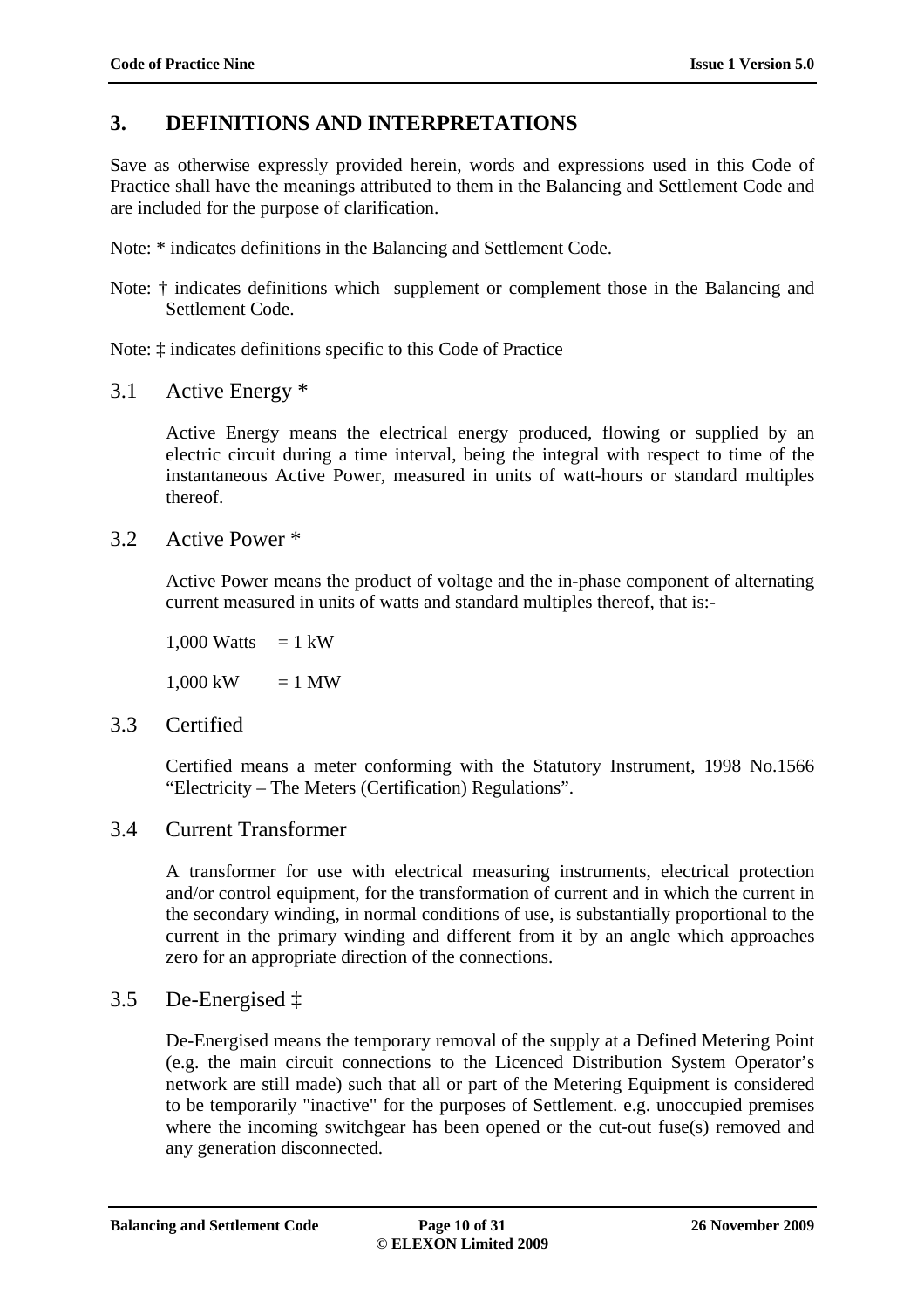## 3.6 Defined Metering Point ‡

Defined Metering Point means the physical location at which the overall accuracy requirements as stated in this Code of Practice are to be met. The Defined Metering Points are identified in section 8.

## 3.7 Distribution System \*

(i) any Public Distribution System; and

(ii) any other distribution system in Great Britain for which the condition is satisfied that all entry/exit points are subject to registration in SMRS pursuant to the provisions of the MRA; where:

(1) 'distribution system' has the meaning given or to be given to that term in section 4(4) of the Act, following amendment of the Act by section 28 of the Utilities Act 2000;

(2) 'entry/exit point' means a point at which electricity may flow on to or off such distribution system other than from or to the Transmission System or another such system or a Public Distribution System;

### 3.8 electricity \*

electricity means Active Energy and Reactive Energy.

3.9 Export †

Export means, for the purpose of this Code of Practice, a net Active Energy flow towards the Transmission System. (i.e. At a Customer's premises, a power flow away from the Customer's installation.)

### 3.10 Import †

Import means, for the purposes of this Code of Practice, a net Active Energy flow away from the Transmission System. (i.e. At a Customer's premises, a power flow towards the Customer's installation.)

### 3.11 Isolating Switch

means a switch located between a Meter and customer's fuse box and providing a means of isolating the electricity supply to the customer's fuse box and which may be operated by the customer or their electrical contractor.

### 3.12 Meter \*

Meter means a device for measuring Active Energy and/or Reactive Energy.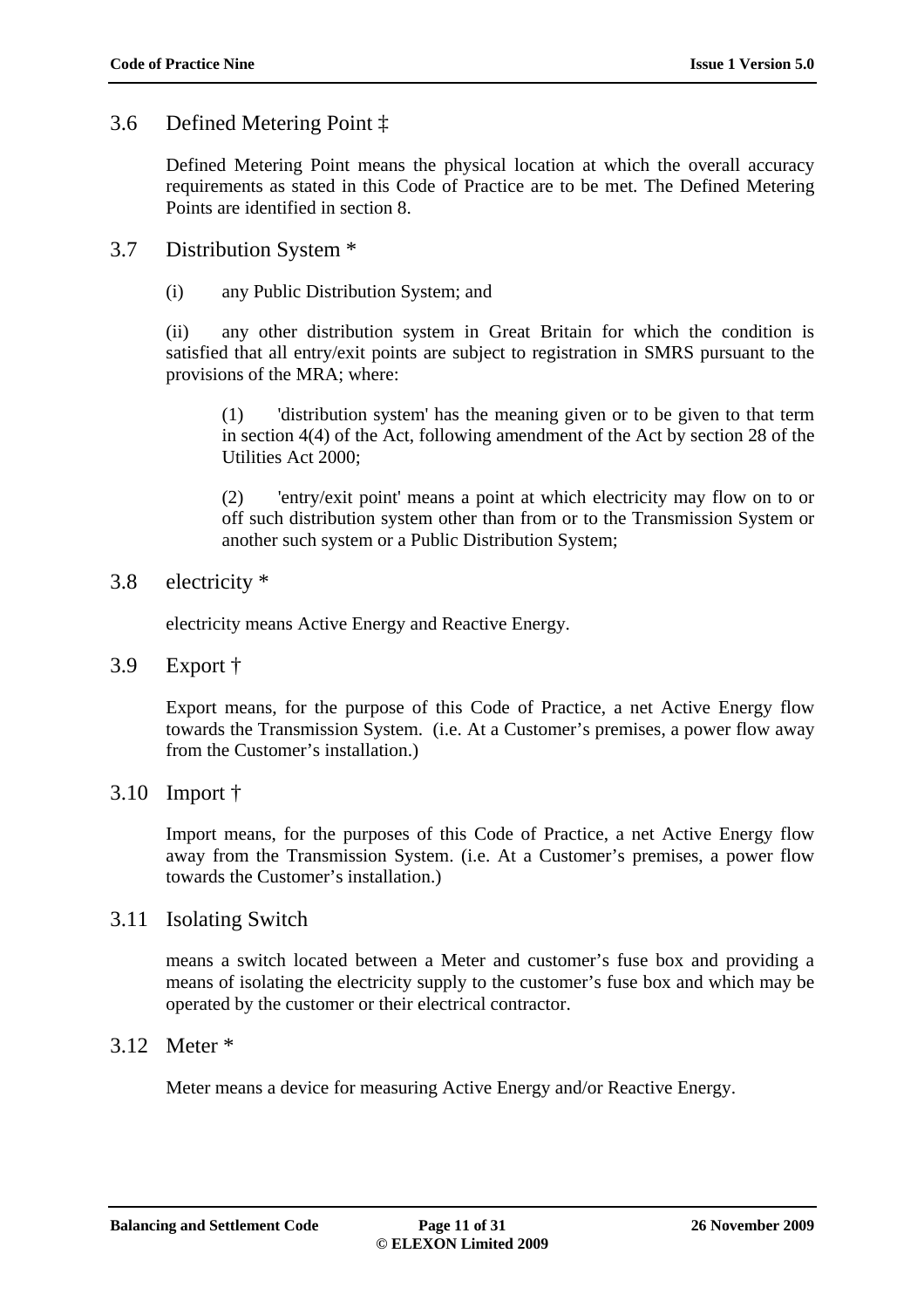## 3.13 Metering Equipment ‡

Metering Equipment means Meters, Telemeters, Timeswitches, Radio Teleswitches, Isolating Switches, connector blocks, test terminal blocks, measurement transformers (voltage, current or combination units), metering protection equipment including alarms, circuitry, associated Communications Equipment and Outstation and wiring.

## 3.14 Meter Register ‡

Meter Register means a device, associated with a Meter, from which it is possible to obtain a reading of the amount of Active Energy that has been supplied by a circuit.

### 3.15 Radio Teleswitch

means a timing device for tariff and/or load control purposes, utilising a time base derived from, and maintained by, a radio signal in accordance with specification BS 7647 (1993).

### 3.16 Registrant \*

Registrant means in relation to a Metering System, the person for the time being registered in CMRS or (as the case may be) SMRS in respect of that Metering System pursuant to Section K of the Balancing and Settlement Code.

### 3.17 SVA Customer \*

means a person to whom electrical power is provided, whether or not that person is the provider of that electrical power; and where that electrical power is measured by a SVA Metering System.

### 3.18 Telemeter

means a combined Meter and Radio Teleswitch.

### 3.19 Timeswitch

means a timing device for tariff and/or load control purposes, utilising a time base derived from either mains frequency or an internal crystal controlled clock.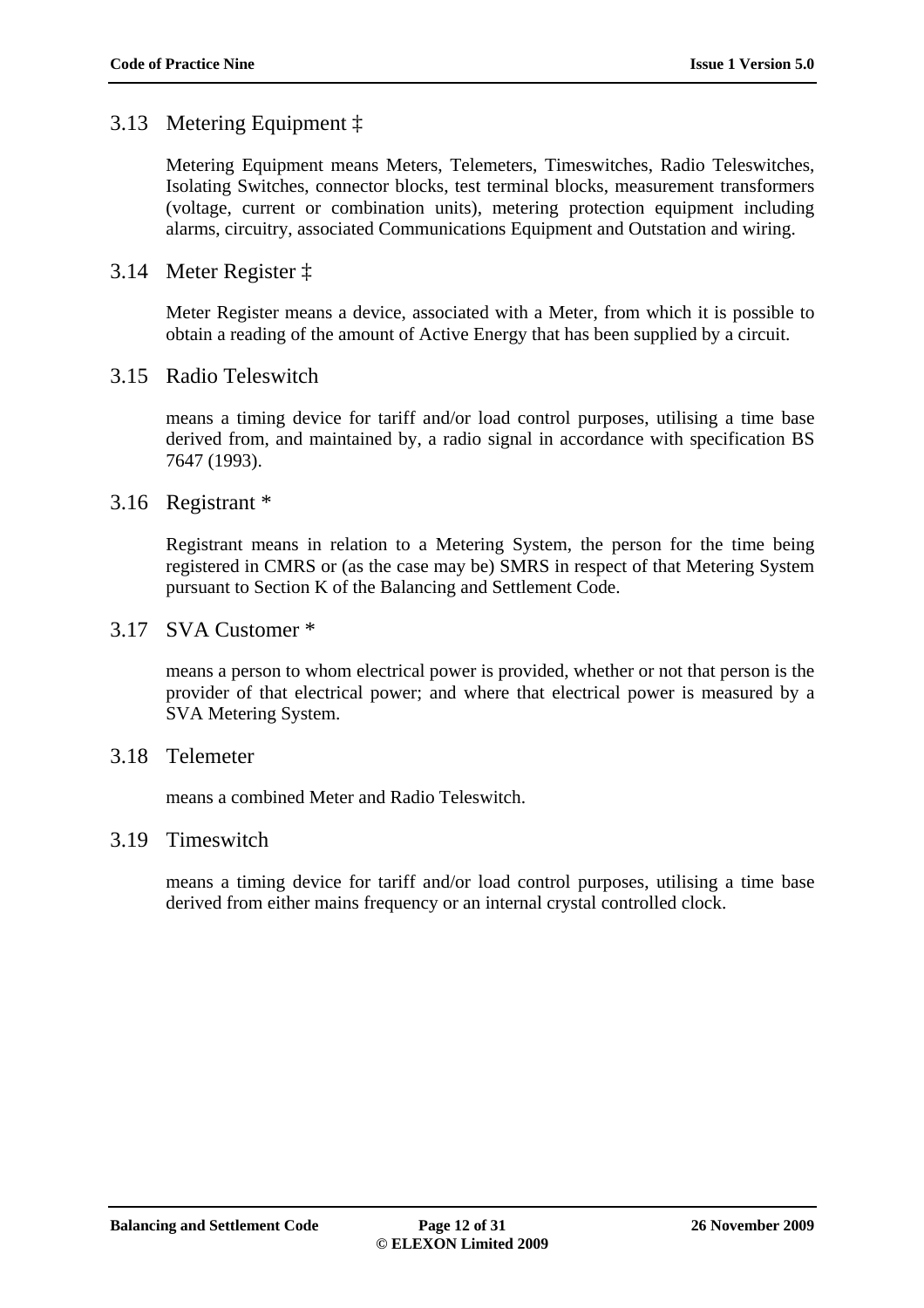## **4. MEASUREMENT CRITERIA – WHOLE CURRENT METERS**

4.1 Measured Quantities

See section 6.1.1 for a description of the acronyms M1 and M2.

- 4.1.1 Measured Quantities
	- (i) Import Active Energy (M1) in kWh.
	- (ii) Export Active Energy (M2) in kWh.

Registers shall be provided in accordance with clause 6.3.1.

- 4.2 Accuracy Requirements
- 4.2.1 Type Test Requirements

Meters shall be type tested in accordance with 4.2.6 and satisfy the requirements of BS 7951:2000 or BS EN 62053:2003 as appropriate.<sup>2</sup>

- 4.2.2 Import Active Energy Accuracy Requirements (M1)
	- (i) Meter Accuracy

| <b>CONDITION</b>                                   | <b>LIMIT OF ERRORS AT STATED</b><br><b>SYSTEM POWER FACTOR</b> |                 |
|----------------------------------------------------|----------------------------------------------------------------|-----------------|
| Current                                            | Power Factor                                                   | Limits of Error |
| 100% $I_{max}$ <sup>*</sup> to 10% $I_b$ inclusive |                                                                | $\pm 2.0\%$     |

 $*$  I<sub>max</sub> shall be rated at 80 amps or greater.

 $2^{2}$  For the purpose of separate Export Meters the LDSO system is to be regarded as the load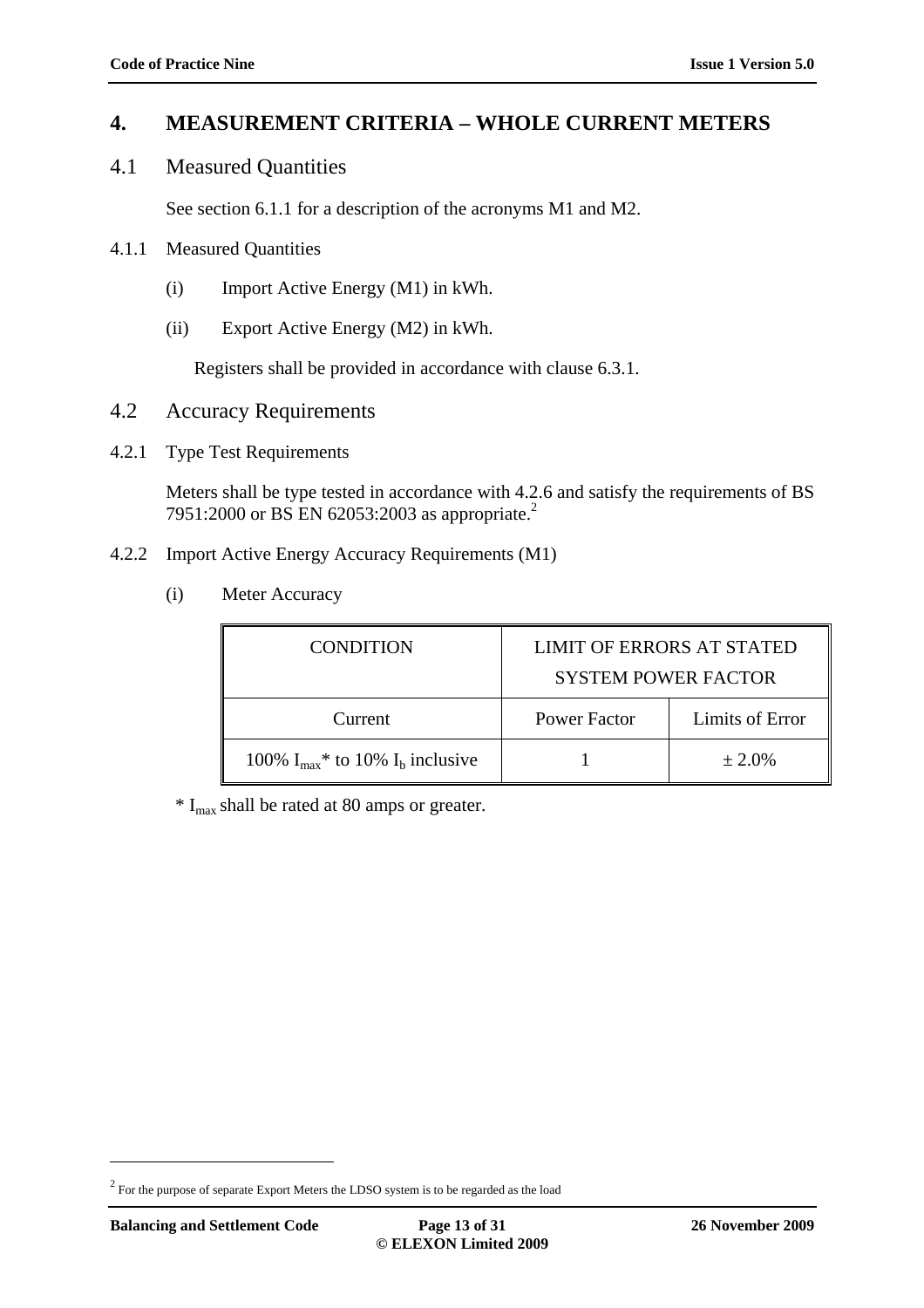### 4.2.3 Export Active Energy Accuracy Requirements (M2)<sup>3</sup>

(i) Meter Accuracy

| <b>CONDITION</b>                                   | <b>LIMIT OF ERRORS AT STATED</b><br><b>SYSTEM POWER FACTOR</b> |                 |
|----------------------------------------------------|----------------------------------------------------------------|-----------------|
| Current                                            | <b>Power Factor</b>                                            | Limits of Error |
| 100% $I_{max}$ <sup>*</sup> to 10% $I_b$ inclusive |                                                                | $\pm 2.0\%$     |

 $*$  I<sub>max</sub> shall be rated at 80 amps or greater.

#### 4.2.4 Calibration

Meters shall be calibrated to the limits of error prescribed in the Statutory Instrument 1998 No.1566; 'Electricity – The Meters (Certification) Regulations 1998', clause  $3(2)(c)$ .

4.2.5 In-service Accuracy limits

The overall accuracy of the energy measurements at, or referred to, the Defined Metering Point shall at all times be within the limits of error for in-service accuracy.

The overall in-service accuracy limits are  $+2.5\%$  to  $-3.5\%$  at any load at which the Metering Equipment is designed to operate.

4.2.6 Type approval

Meters shall have been tested and received type approval in accordance with the Statutory Instrument 1998 No.1565; 'The Meters (Approval of Pattern or Construction and Manner of Installation) Regulations 1998, to a standard not less than Class 2 applicable at the time of type approval.

<sup>&</sup>lt;sup>3</sup> With balanced loads for polyphase meters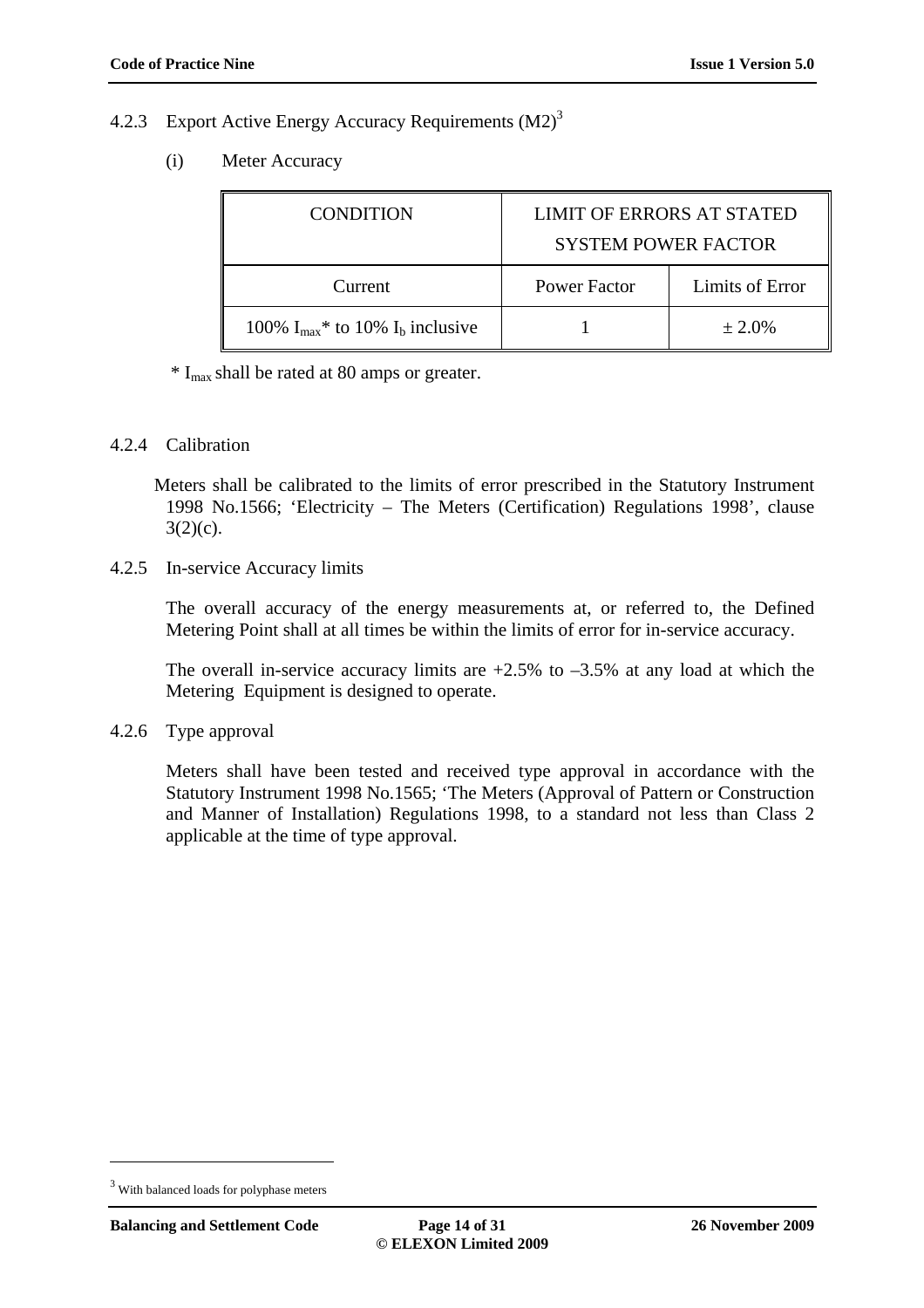## **5. MEASUREMENT CRITERIA – CURRENT TRANSFORMER OPERATED METERS**

### 5.1 Measured Quantities

See section 6.1.1 for a description of the acronyms M1 and M2.

### 5.1.1 Measured Quantities

- (i) Import Active Energy (M1) in kWh.
- (ii) Export Active Energy (M2) in kWh.
- 5.2 Accuracy Requirements
- 5.2.1 Type Test Requirements

Meters shall be type tested in accordance with 4.2.6and satisfy the requirements of BS 7951:2000 or BS EN 62053:2003 as appropriate.<sup>2</sup>

- 5.2.2 Import Active Energy Accuracy Requirements  $(M1)<sup>3</sup>$ 
	- (i) Meter Accuracy

| <b>CONDITION</b>                            | <b>LIMIT OF ERRORS AT STATED</b><br><b>SYSTEM POWER FACTOR</b> |                 |  |
|---------------------------------------------|----------------------------------------------------------------|-----------------|--|
| Current                                     | <b>Power Factor</b>                                            | Limits of Error |  |
| 100% $I_{\text{max}}$ to 5% $I_n$ inclusive |                                                                | $± 2.0\%$       |  |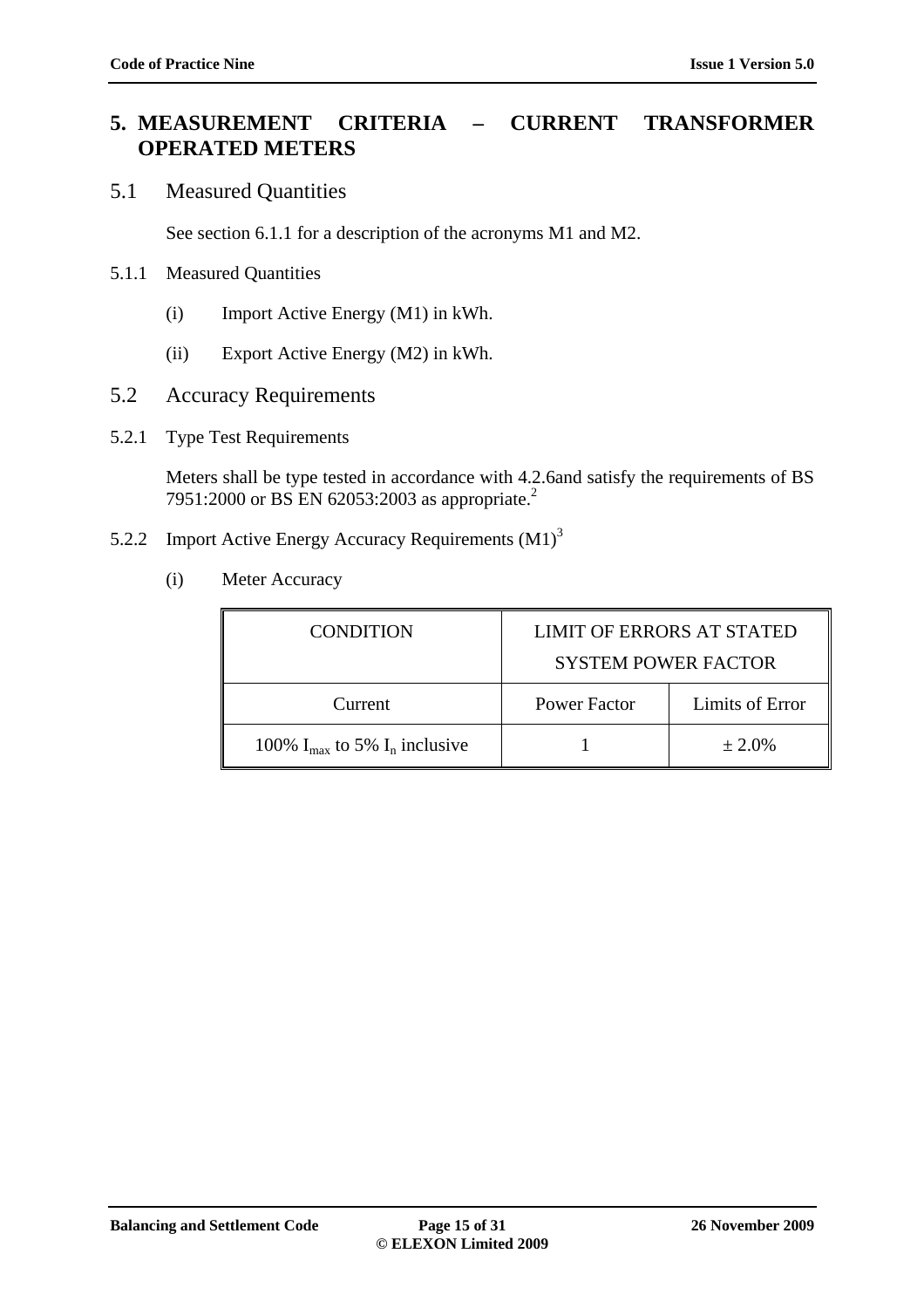#### 5.2.3 Export Active Energy Accuracy Requirements (M2)

(i) Meter Accuracy

| <b>CONDITION</b>                            | <b>LIMIT OF ERRORS AT STATED</b><br><b>SYSTEM POWER FACTOR</b> |                 |
|---------------------------------------------|----------------------------------------------------------------|-----------------|
| Current                                     | <b>Power Factor</b>                                            | Limits of Error |
| 100% $I_{\text{max}}$ to 5% $I_n$ inclusive |                                                                | $± 2.0\%$       |

#### 5.2.4 Calibration

Meters shall be calibrated to the limits of error prescribed in Statutory Instrument 1998 No.1566; 'Electricity – The Meters (Certification) Regulations 1998', clause 7(2).

5.2.5 In-service Accuracy limits

The overall accuracy of the energy measurements at, or referred to, the Defined Metering Point shall at all times be within the limits of error for in-service accuracy.

The overall in-service accuracy limits are  $+2.5\%$  to  $-3.5\%$  at any load at which the Meter Equipment is designed to operate.

5.2.6 Voltage supply for Current Transformer operated Meters

A separately fused voltage supply shall be provided between the cut-out and the Current Transformer operated Meter. Where the Meters for M1 and M2 are separate, then only a single secondary fuse (2 or 6 amp) shall be fitted per phase to serve both Meters. No burden other than Metering Equipment shall be connected to the fused side of the voltage supply. The neutral conductor of the voltage supply to the Meter shall not be fused.

5.2.7 Access to voltage supply and Meter terminals

Access to the voltage supply fuse(s) and Meter terminals shall only be possible by the breaking of a seal.

5.2.8 Current Transformers installed on new and existing circuits

Where circuits other than those newly installed, are to be metered to this Code of Practice and where the installed Current Transformers do not comply with the Class accuracies specified in clause 6.2, then such Current Transformers may be used providing the following requirements and those in clause 5.2.5 are met and that where subsequently an alteration to the Metering Equipment is carried out, new Current Transformer(s) shall be provided to meet the accuracy requirements specified in clause 6.2 below.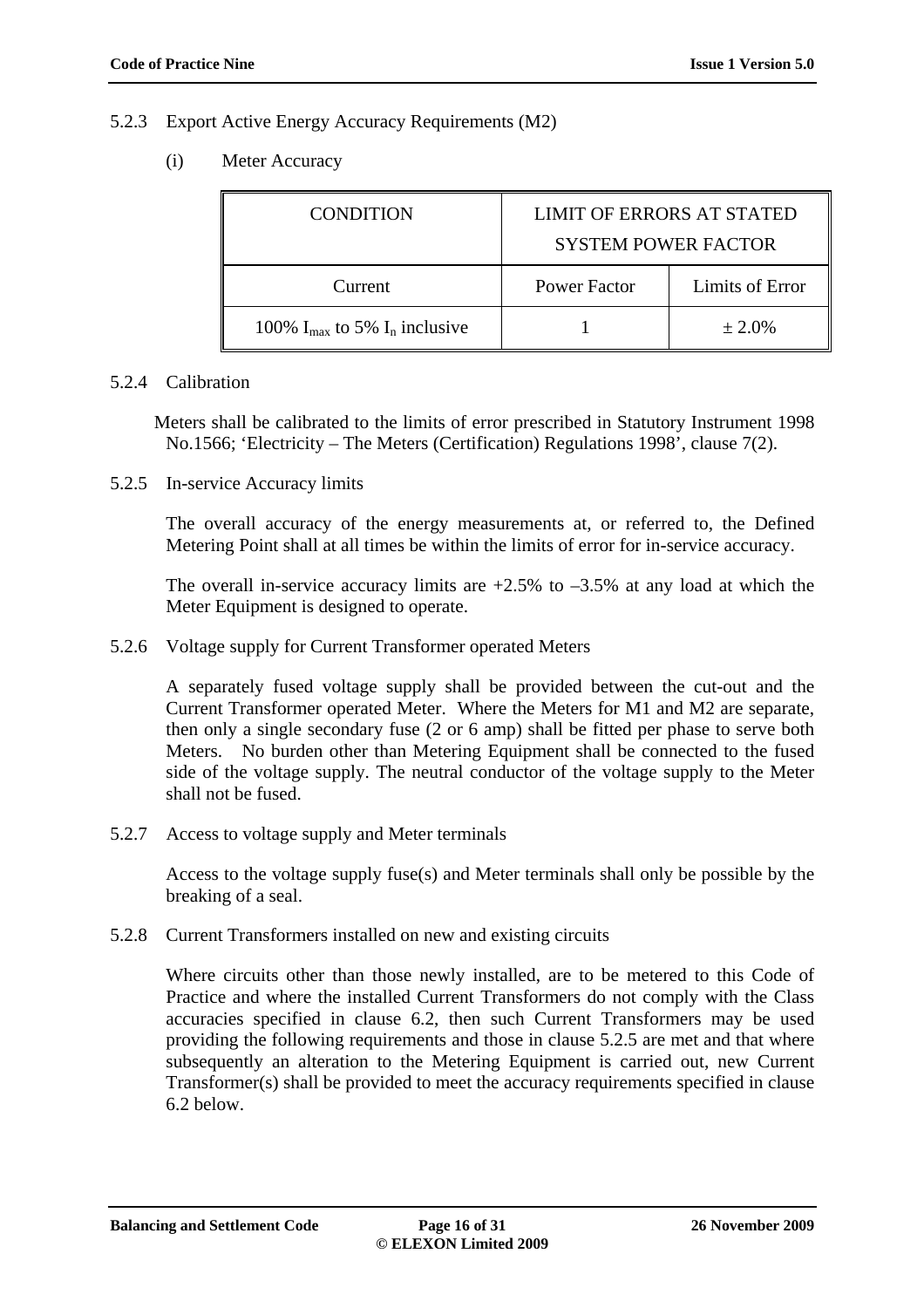### 5.2.9 Access to Current Transformers

Access to both the primary and secondary sides of Current Transformers shall only be possible by the breaking of a seal. Where 'open ring' Current Transformers are used, measures shall be taken to prevent unauthorised access to the central aperture, such that no additional conductors may be passed through the aperture without the breaking of a seal.

### 5.2.10 Type approval

Meters shall have been tested and received type approval in accordance with the Statutory Instrument 1998 No.1565; 'The Meters (Approval of Pattern or Construction and Manner of Installation) Regulations 1998, to a standard not less than Class 2 applicable at the time of type approval.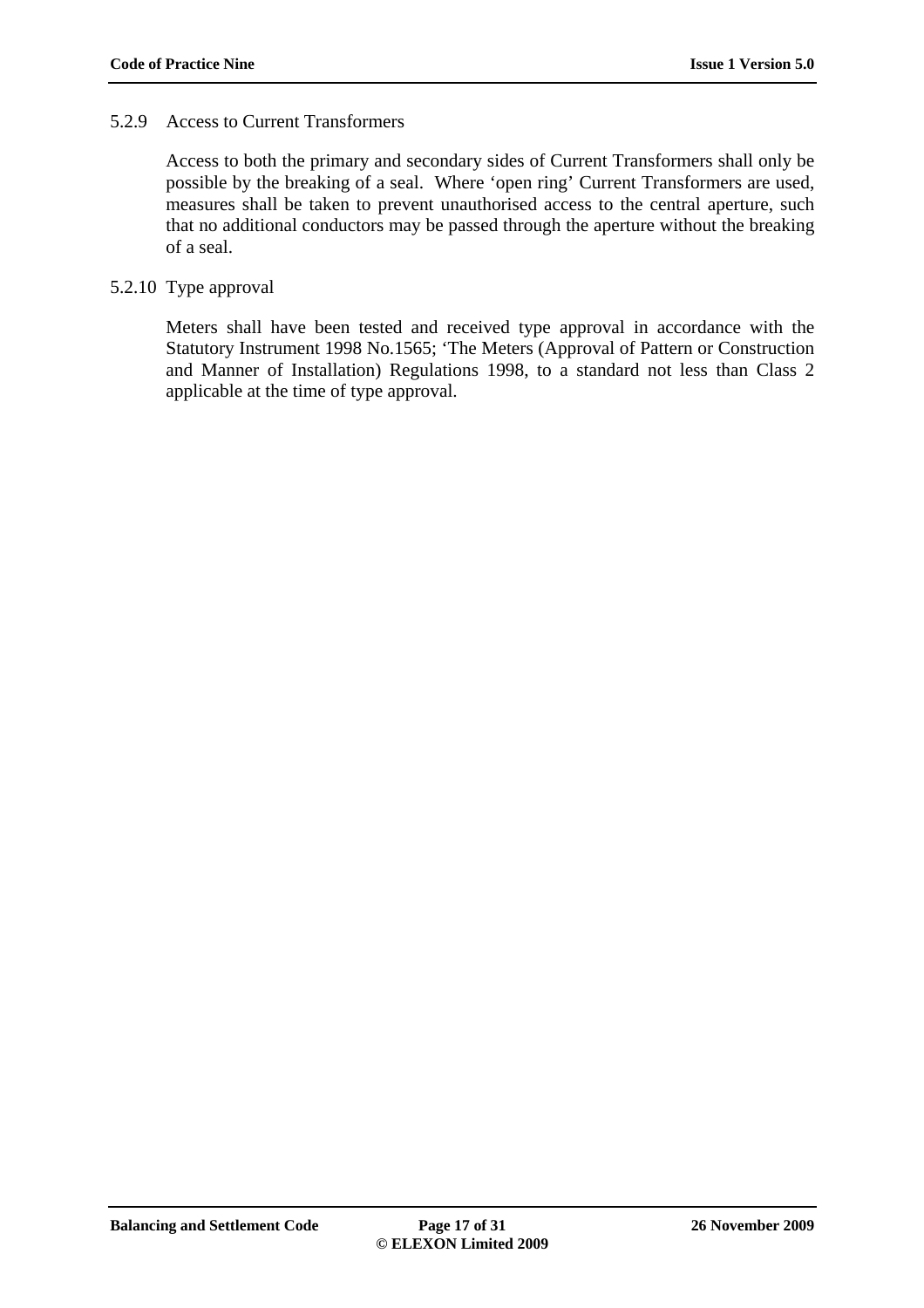## **6. METERING EQUIPMENT CRITERIA**

Metering Equipment shall be accommodated in a clean and dry environment.

For each circuit, other than one which is de-energised, the voltage supply to any Meters and Displays shall be connected such that it is normally energised to facilitate reading of the Meter Register(s).

### **6.1 Meters**

The Meters may be either static or induction disc types.

No register shall be permitted to decrement in the event of energy flow in an opposing direction.

For each circuit, Import Active Energy Meters (M1) shall be supplied which shall meet the requirements of BS 7856 and either BS EN 61036 Class 2 or BS EN 60521 Class 2 or BS 7951:2000.

Import Active Energy Meters (M1) provided for the metering of supplies to Customers shall be in accordance with Schedule 7 of the Electricity Act 1989.

For each circuit, Export Active Energy Meters (M2) shall be supplied which shall meet the requirements of BS 7856 and either BS EN 61036 Class 2 or BS EN 60521 Class 2 or BS 7951:2000.

Import and Export Active Energy Meters (M1 and M2) shall be configured such that the number of measuring elements is equal to or one less than the number of primary system conductors. These include the neutral conductor, and/or the earth conductor where system configurations enable the flow of zero sequence energy. The Meter and any Current Transformers shall be of a rating appropriate to the installation.

Where separate Meters are installed for Import and Export they shall be clearly identified and labelled accordingly.

Where the Import Active Energy Meter (M1) is a polyphase Meter the meter used for Export shall also be polyphase so that the net energy is measured in both cases.

All programmable Meters shall have a security regime to minimise unauthorised access to data and configuration changes.

6.1.1 Metering configuration

Throughout this Code of Practice the Measurement Quantities have been identified by the simple acronyms M1 and M2.

M1 may be regarded as the measuring element(s) from which the Import Active Energy is derived and calculated.

M2 may be regarded as the measuring element(s) from which the Export Active Energy is derived and calculated.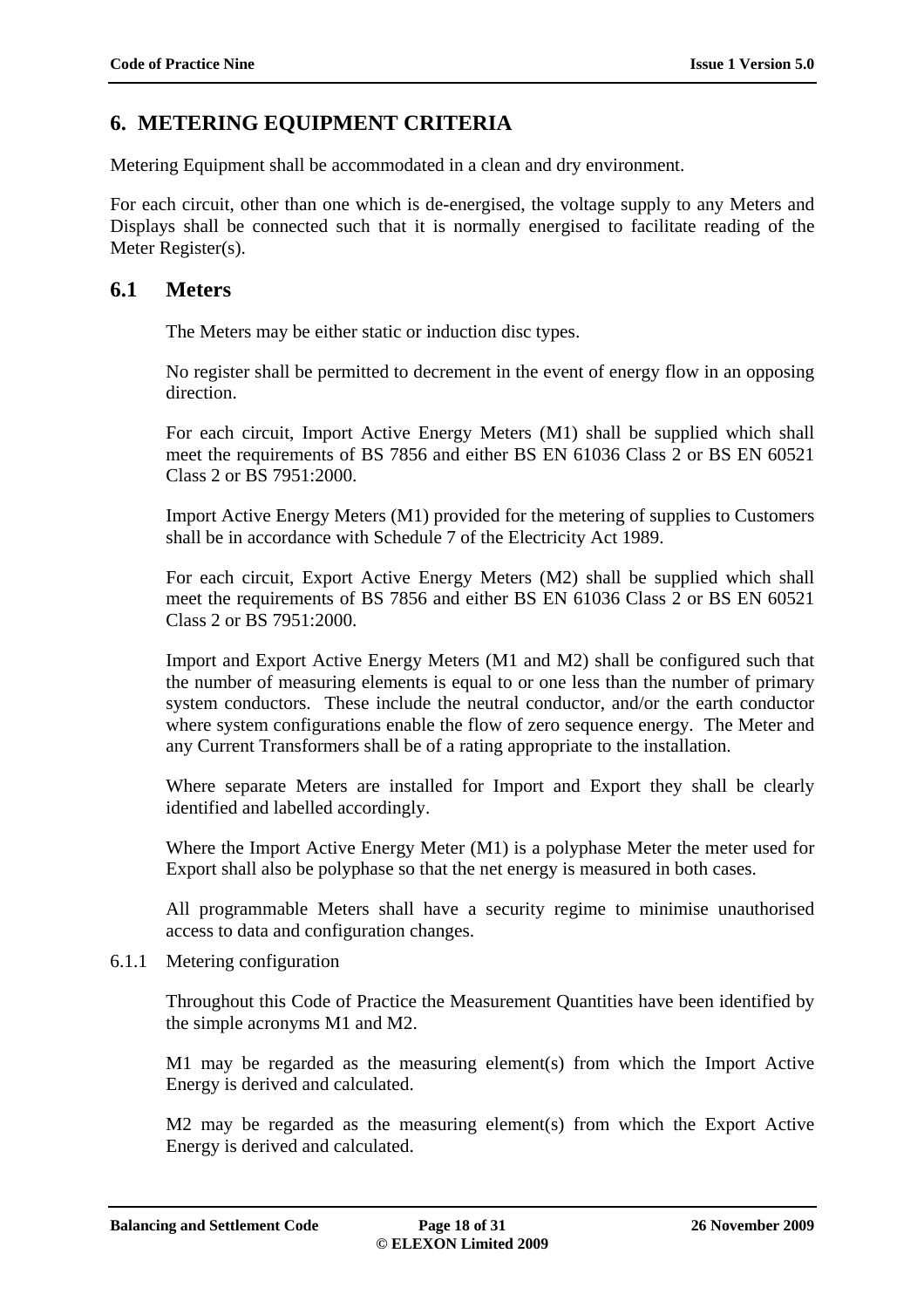In practice M1 and M2 may be the same measuring element(s), but recording power flows in opposite directions.

Schematic diagram of a combined Import and Export Meter – Whole Current



## **6.2 Current Transformers**

The term "Current Transformer" used in Section 5 does not preclude the use of other measuring techniques with a performance equal to that specified for such measurement transformers.

For each circuit where a Current Transformer is used, it shall meet the requirements set out below.

Where required, one set of Current Transformers to BS EN 60044-1:1999 with a minimum standard of accuracy to Class 0.5 shall be provided per circuit. Preferably the Current Transformers shall be dedicated for Settlement purposes, but the Current Transformers may be used for other purposes provided the overall accuracy requirements in clause 5.2.4 are met.

The total burden on each Current Transformer shall not exceed the rated burden of such Current Transformer.

The orientation of the Current Transformers shall be such that the P1 face is towards the Distribution Network.

## **6.3 Registers, Displays and Facilities**

Either of the two methods for meeting the requirements of this Code of Practice may be employed, as indicated in clause 6.3.1 below.

- 6.3.1 Meters and Telemeters
	- (a) Import and Export rate registers for a combined Import and Export Meter shall be provided for:
		- (i) the total Import Active Energy and the total Export Active Energy measured by that Meter/Telemeter; and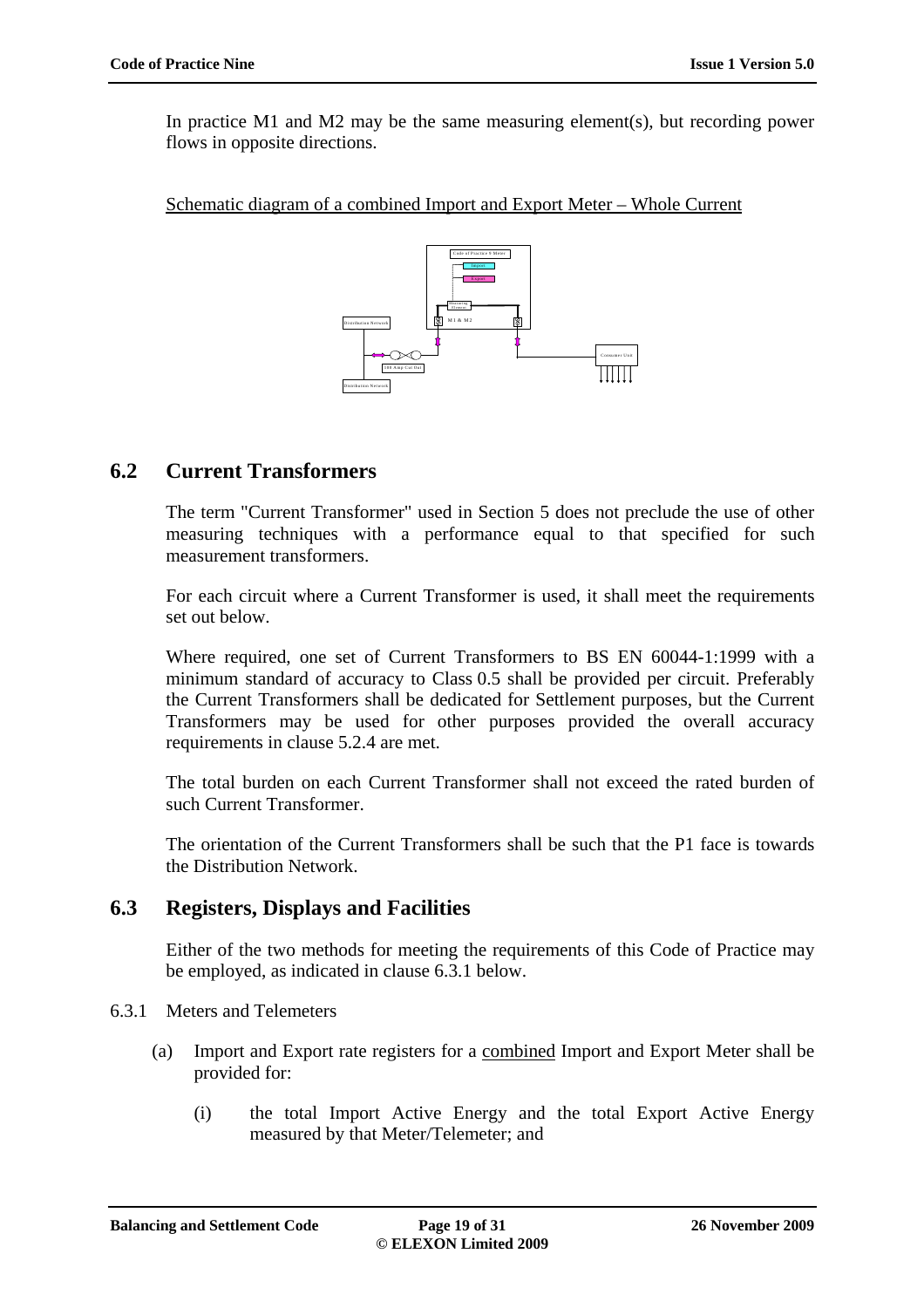(ii) each rate measured by a multi-rate Import and Export Active Energy Meter/Telemeter. The sum of such multi-rate registers shall be equal<sup>4</sup> to the total Import and Export Active Energy measured by that Meter/Telemeter.

Note: Where more than one rate register is employed per Energy flow, a total register need not be provided for that Energy flow.

(b) Import and Export rate registers for separate Import and Export Meters shall be provided and sum of all rate register advances shall be equal<sup>4</sup> to the total Import and total Export Active Energy measured by that Meter/Telemeter.

### 6.3.2 Displays

The Metering Equipment shall display the Import and Export Active Energy in kWh for each register utilised on the Meter (not necessarily simultaneously).

All currently active registers shall be identifiable. All other registers utilised by the applicable tariff shall be displayed.

Each register shall be clearly identified by a two digit ID in accordance with the Table below. Where a Meter does not provide a two digit ID an indication showing its conversion to the following Table shall be affixed to the Meter.

<sup>4</sup> Allowance shall be made for fractions of kWh measured by each register, not being included in the total Import or Export Active Energy calculation.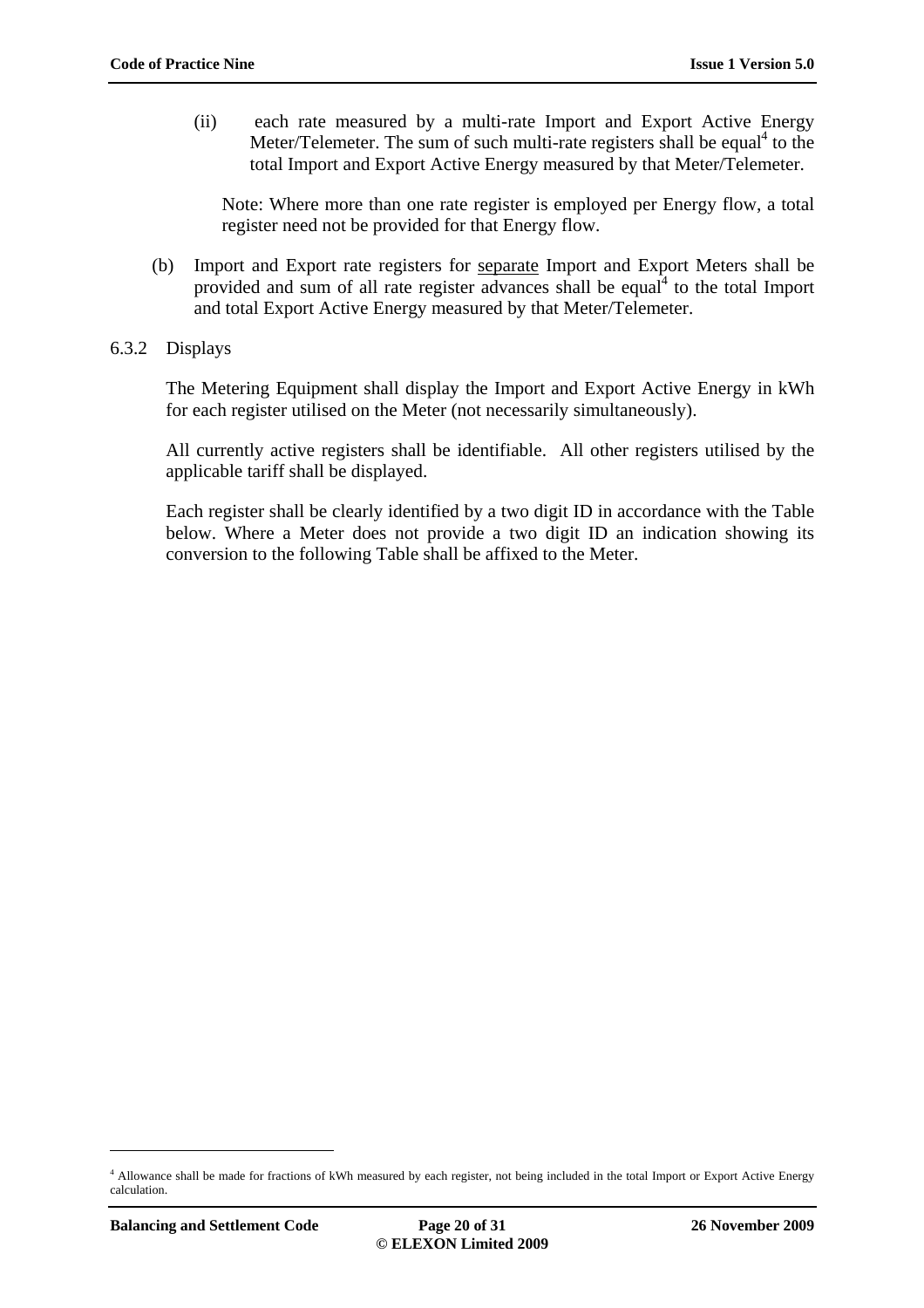## Display Register Function and Rate Identifiers

**Block allocation** 

| <b>Register ID</b><br><b>Blocks</b> | <b>Function</b>                                  |
|-------------------------------------|--------------------------------------------------|
| 00 to $09^5$                        | Date, Time, Serial Number<br>and other functions |
| $10$ to $19$                        | Electricity (Import)                             |
| 20 to 29                            | Electricity (Export)                             |
| 30 to 39                            | Future use                                       |
| 40 to 49                            | Future use                                       |
| 50 to 59                            | Future use                                       |
| 60 to 69                            | Future use                                       |
| 70 to 79                            | Future use                                       |
| 80 to 89                            | Future use                                       |
| 90 to 99                            | Future use                                       |

### Rate Identifiers Block 00 to 09

| <b>Register ID</b> | <b>Function</b>                                                    |
|--------------------|--------------------------------------------------------------------|
| 00                 | Serial Number <sup>5</sup>                                         |
|                    | Printed on Meter case and within any electronic data transmission. |
| $01^6$             | Current date (dd-mm-yy)                                            |
| $02^6$             | Current time (hh:mm:ss) GMT                                        |
| 03                 | Future use                                                         |
| 04                 | Future use                                                         |
| 05                 | Future use                                                         |
| 06                 | Future use                                                         |
| 07                 | Future use                                                         |
| 08                 | Future use                                                         |
| 09                 | Future use                                                         |

<sup>&</sup>lt;sup>5</sup> Provision shall be made for a Serial Number length of 16 characters.

<sup>6</sup> Current Date and Time shall be displayed where appropriate.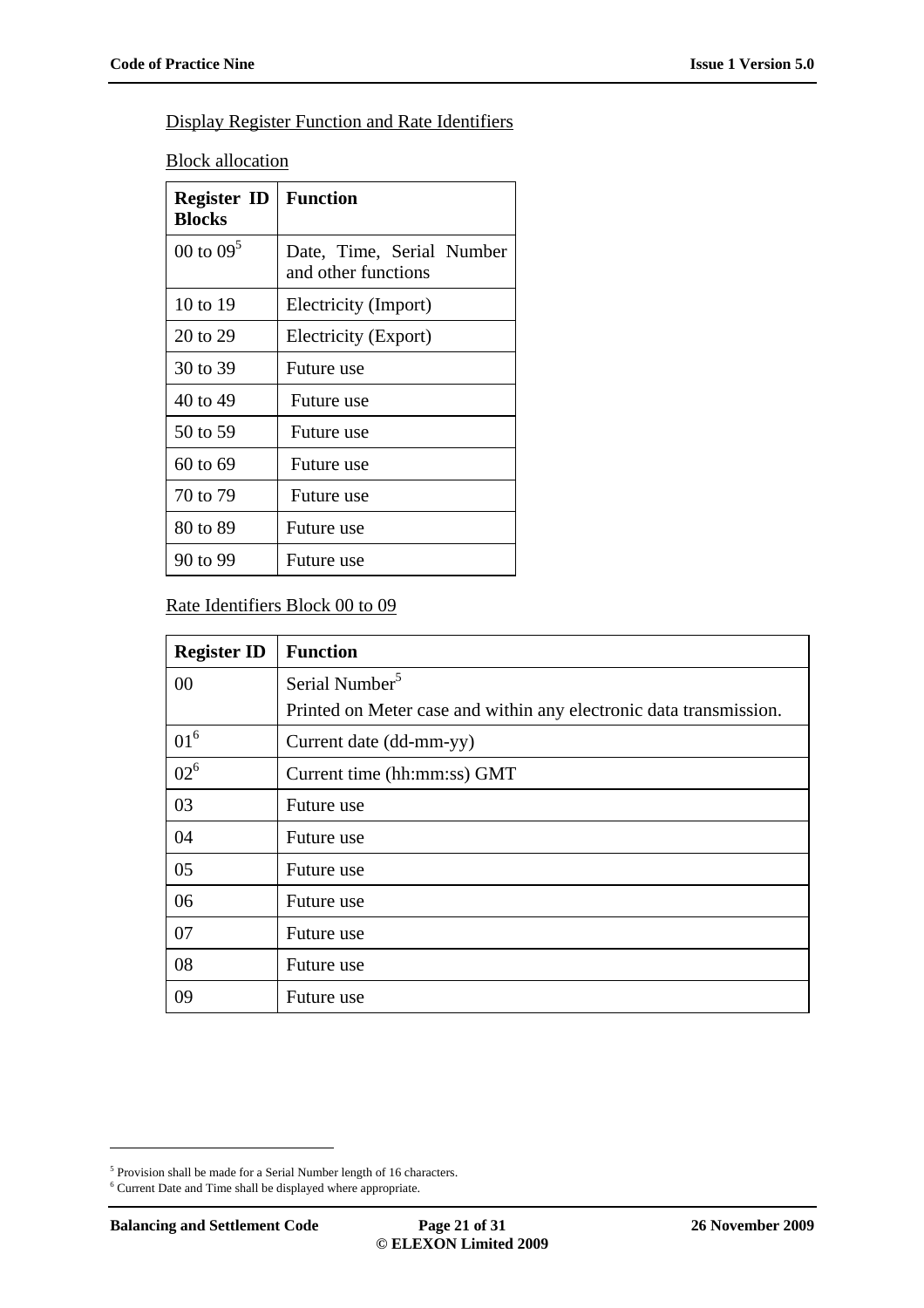### Rate Identifiers Block 10 to 19

| <b>Register ID</b> | <b>Function</b>              |
|--------------------|------------------------------|
| 10                 | <b>Total Import Register</b> |
| 11                 | Rate 1 Import Register       |
| 12                 | Rate 2 Import Register       |
| 13                 | Rate 3 Import Register       |
| 14                 | Rate 4 Import Register       |
| 15                 | Rate 5 Import Register       |
| 16                 | Rate 6 Import Register       |
| 17                 | Rate 7 Import Register       |
| 18                 | Rate 8 Import Register       |
| 19                 | Rate 9 Import Register       |

### Rate Identifiers Block 20 to 29

| <b>Register ID</b> | <b>Function</b>              |
|--------------------|------------------------------|
| 20                 | <b>Total Export Register</b> |
| 21                 | Rate 1 Export Register       |
| 22                 | Rate 2 Export Register       |
| 23                 | Rate 3 Export Register       |
| 24                 | Rate 4 Export Register       |
| 25                 | Rate 5 Export Register       |
| 26                 | Rate 6 Export Register       |
| 27                 | Rate 7 Export Register       |
| 28                 | Rate 8 Export Register       |
| 29                 | Rate 9 Export Register       |

### 6.3.3 Timeswitches and Internal Meter Time Clock

Timeswitches, where required, shall be installed and the time set to the time standard (GMT or BST) as required by the Supplier's tariff requirements.

Timeswitches and internal Meter time clocks, where required, shall be set as close as reasonably practical to the time standard required by the Supplier's tariff requirements.

The rate switching times for the Import registers shall be capable of independent control of the rate switching times for the Export registers.

**Balancing and Settlement Code Page 22 of 31 26 November 2009**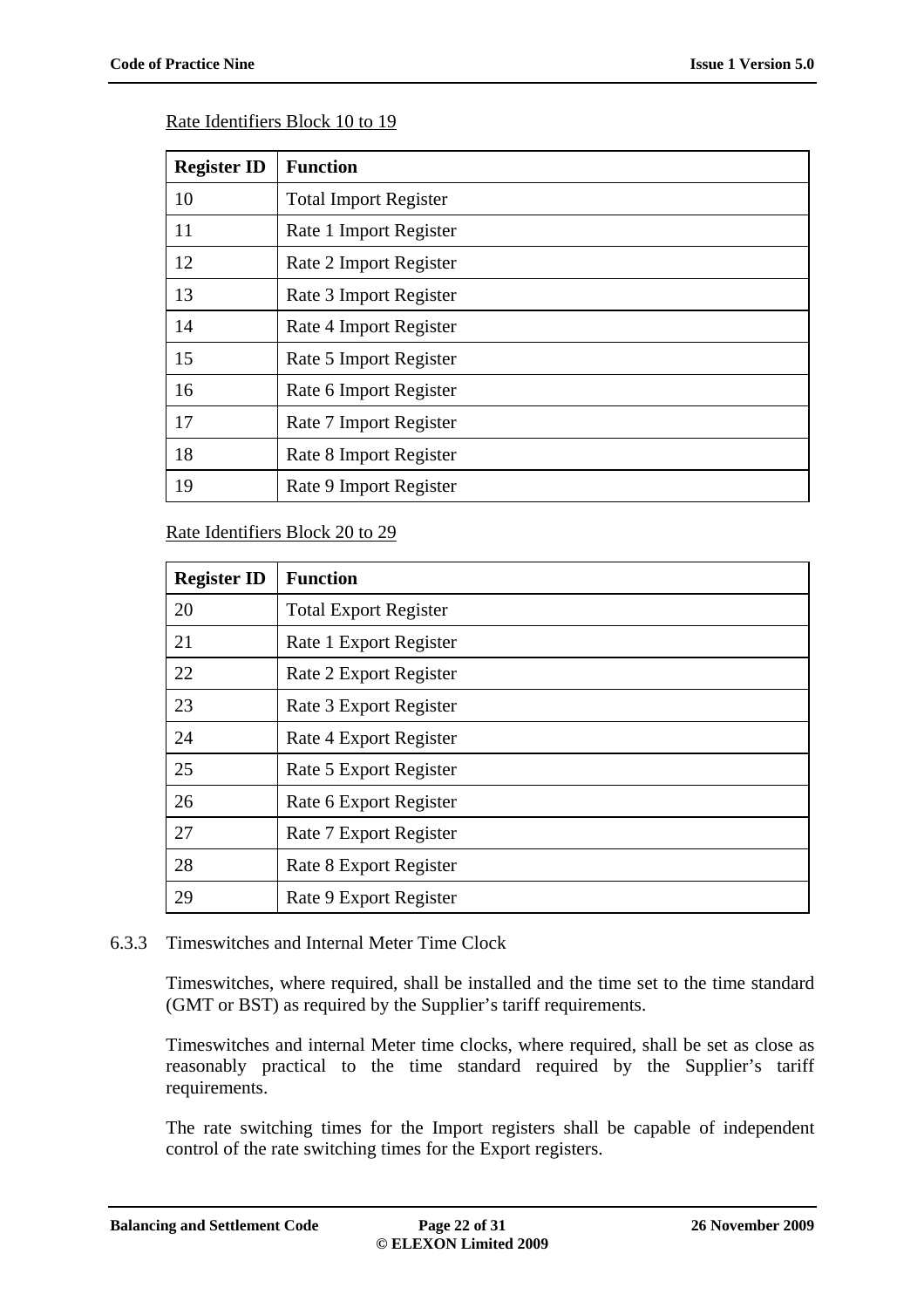### 6.3.4 Teleswitches

Teleswitches, where required, shall be installed and set to the appropriate Application/User/Group Code in accordance with the Supplier's tariff requirements.

Provision shall be made for different Group Codes to be assigned to the Import and Export registers.

6.3.5 Time keeping accuracy

Timeswitches shall be maintained to an accuracy of  $\pm 2$  hours.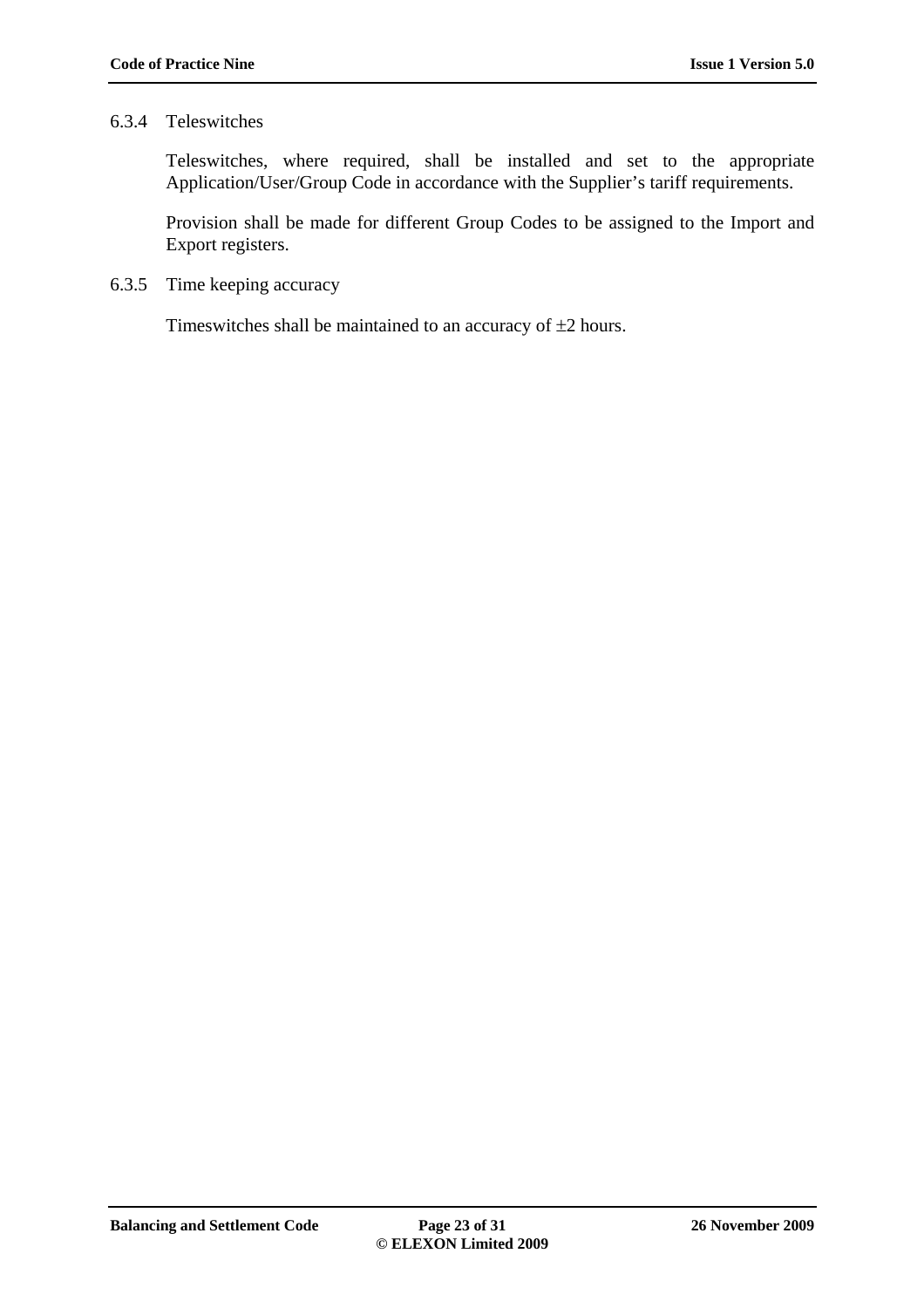## **7. INSTALLATION OF METERS**

## 7.1 BSC Qualification requirements

A Supplier is required by the Balancing and Settlement Code only to use Qualified Persons for the purposes of providing meter operation services. Full details of the procedure are available in BSCP537 from the Balancing and Settlement Code Website www.elexon.co.uk".

## 7.2 Meter Operation Code of Practice Agreement (MOCOPA) requirements

MOCOPA covers the installation, operation and maintenance of Metering Equipment by Meter Operator Agents. It identifies the safety and technical requirements relevant to meter operation, and the interface between a Meter Operator Agent and a Distribution System Operator. It specifies the requirements for both the Metering Business and field staff as appropriate.

The principles within MOCOPA form the basis of good practice for meter installation, operation and maintenance at any site that is connected, either to a Distribution System or to any other network.

A party's compliance with MOCOPA is regulated and policed by the Registration Authority<sup>7</sup>.

7.3 Appropriate Seals

All SVA Customers Metering Equipment shall be sealed in accordance with Appendix 8 and 9 of the Meter Operation Code of Practice Agreement and any applicable BSCP.

<sup>&</sup>lt;sup>7</sup> The Registration Authority is defined within MOCOPA.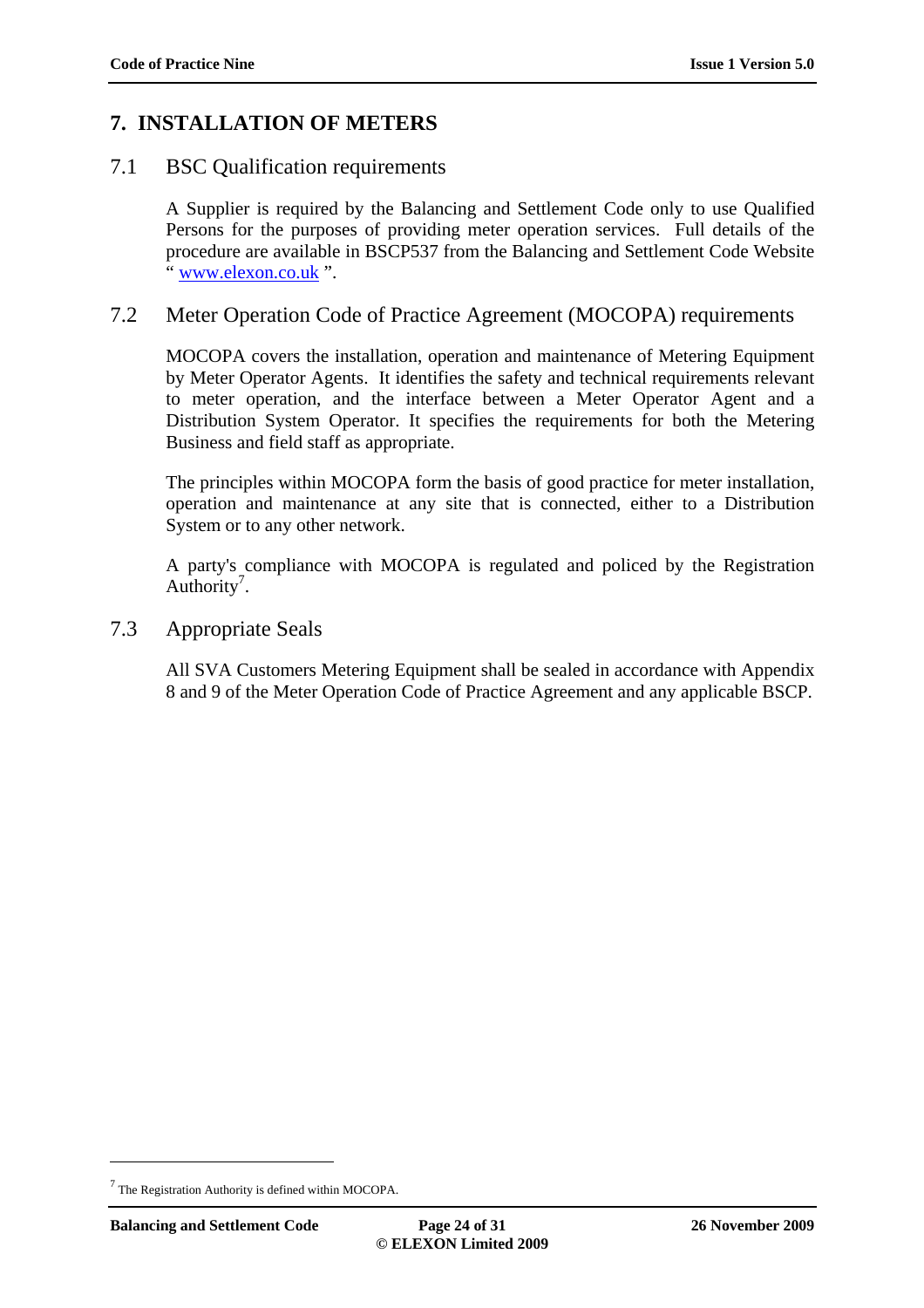## **8. DEFINED METERING POINTS AND POINT OF SUPPLY**

### **8.1 Responsibilities**

8.1.1 Distribution System Operator Responsibilities

The Distribution System Operator is responsible for the service cable and the cut-out.

8.1.2 Meter Operator Agent Responsibilities

The Meter Operator Agent shall install the Meter/s.

The conductors between the cut-out and the input terminals of the Meter shall be installed by, and be the responsibility of, the Meter Operator Agent.

The conductors between the Meter's outgoing terminals and the consumer unit will be part of the SVA Customer's installation but the responsibility of the Meter Operator Agent for connection.

## **8.2 Multi-rate Whole Current Meter – where the SVA Customer's installation does not directly connect with the installed Meter(s).**

8.2.1 Installations with an Isolating Switch

Where an installation has an additional Meter, a timeswitch, teleswitch, or external isolating switch, then the Meter Operator Agent shall install these items. Also, the interconnecting wiring between the items up to the last item of equipment, for example an isolating switch or Meter before the 'consumer unit', would be installed and maintained by the Meter Operator Agent. However, any wiring between the final item of equipment and the 'consumer unit' would be part of the SVA Customer's installation.

Note:

The diagrams in this section of the Code of Practice are single phase examples only. These diagrams should not be taken as definitive wiring diagrams for any installation.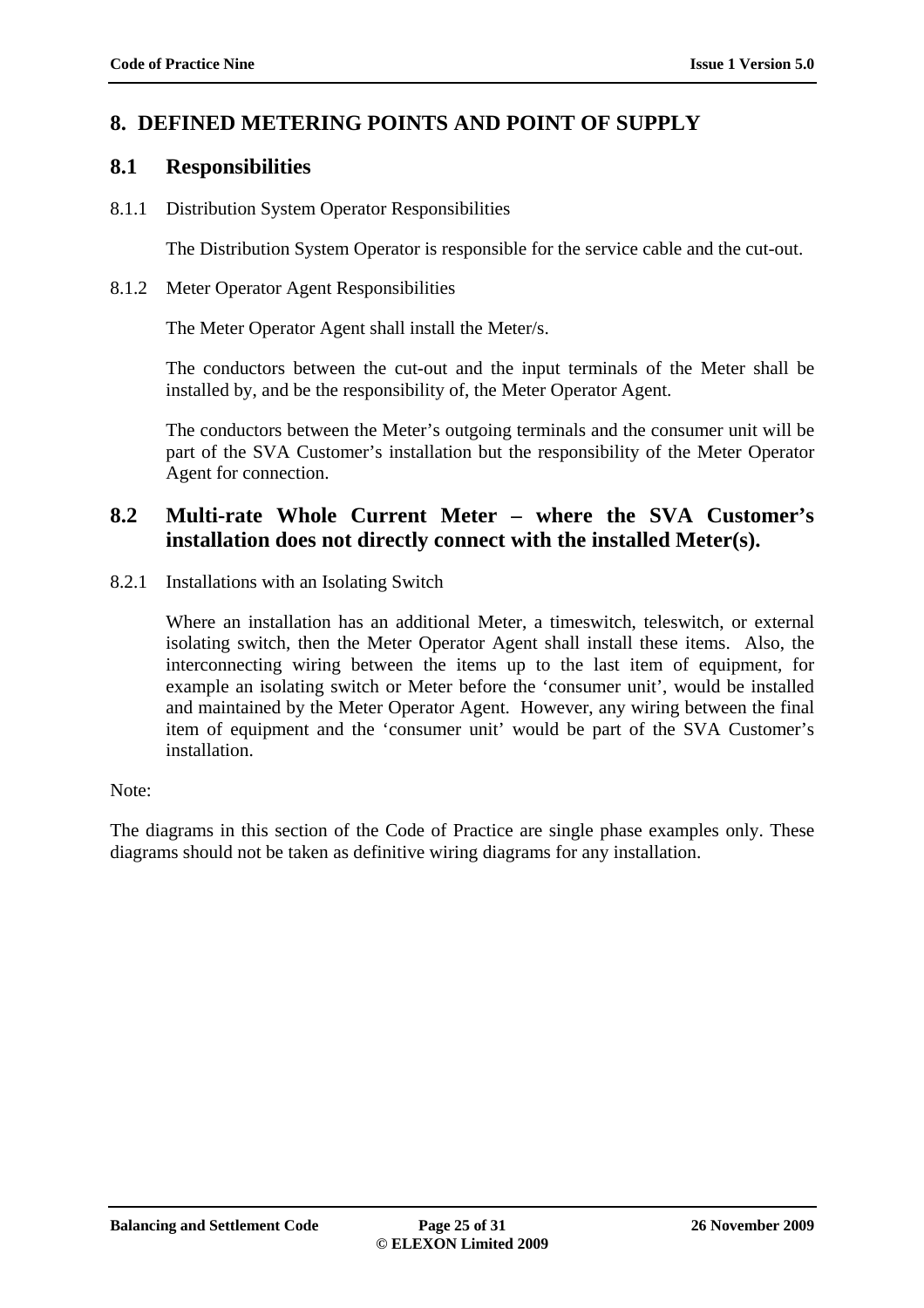## **Multi-rate Whole Current installation with a combined M1 and M2 Meter with Isolating Switches**

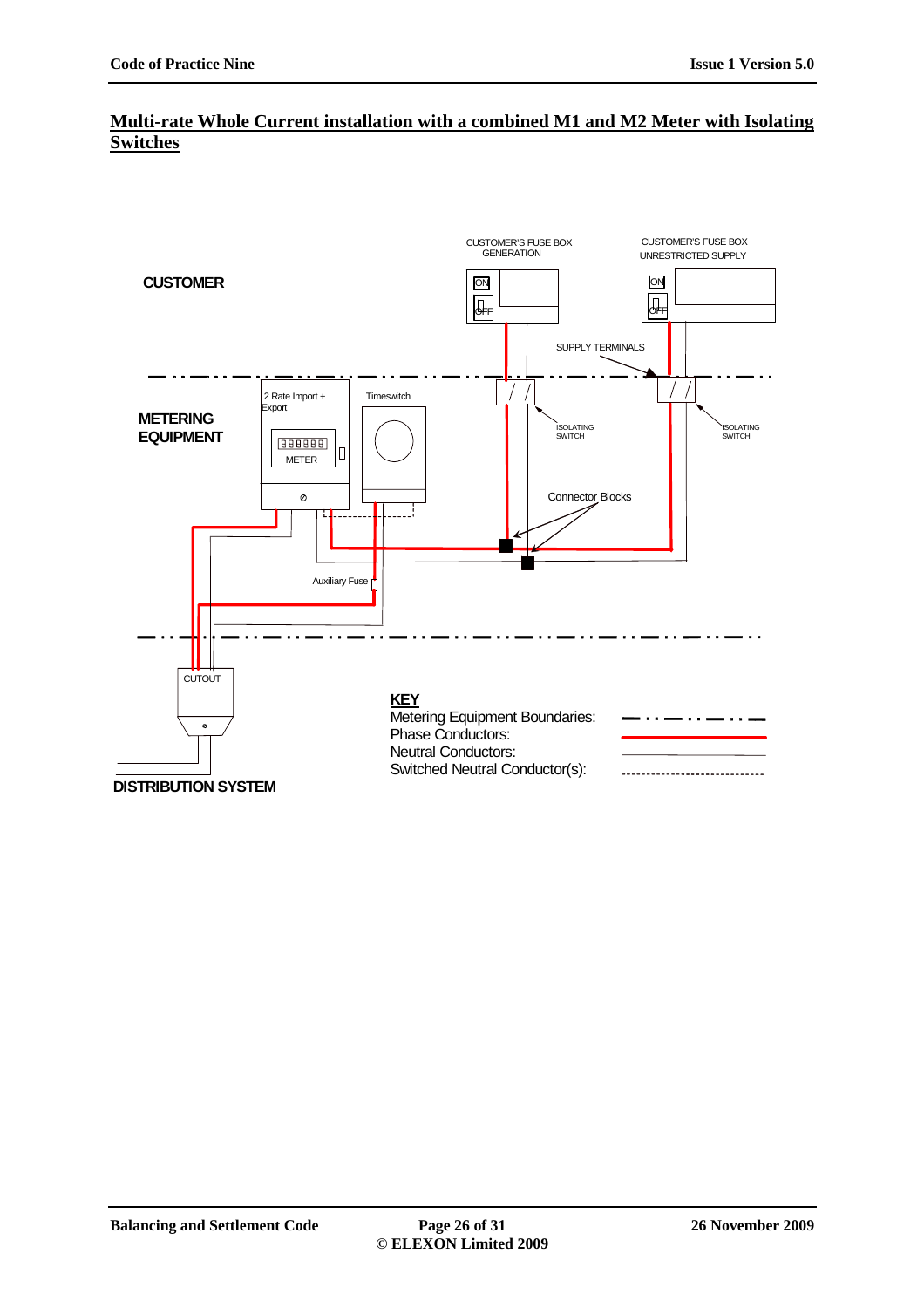

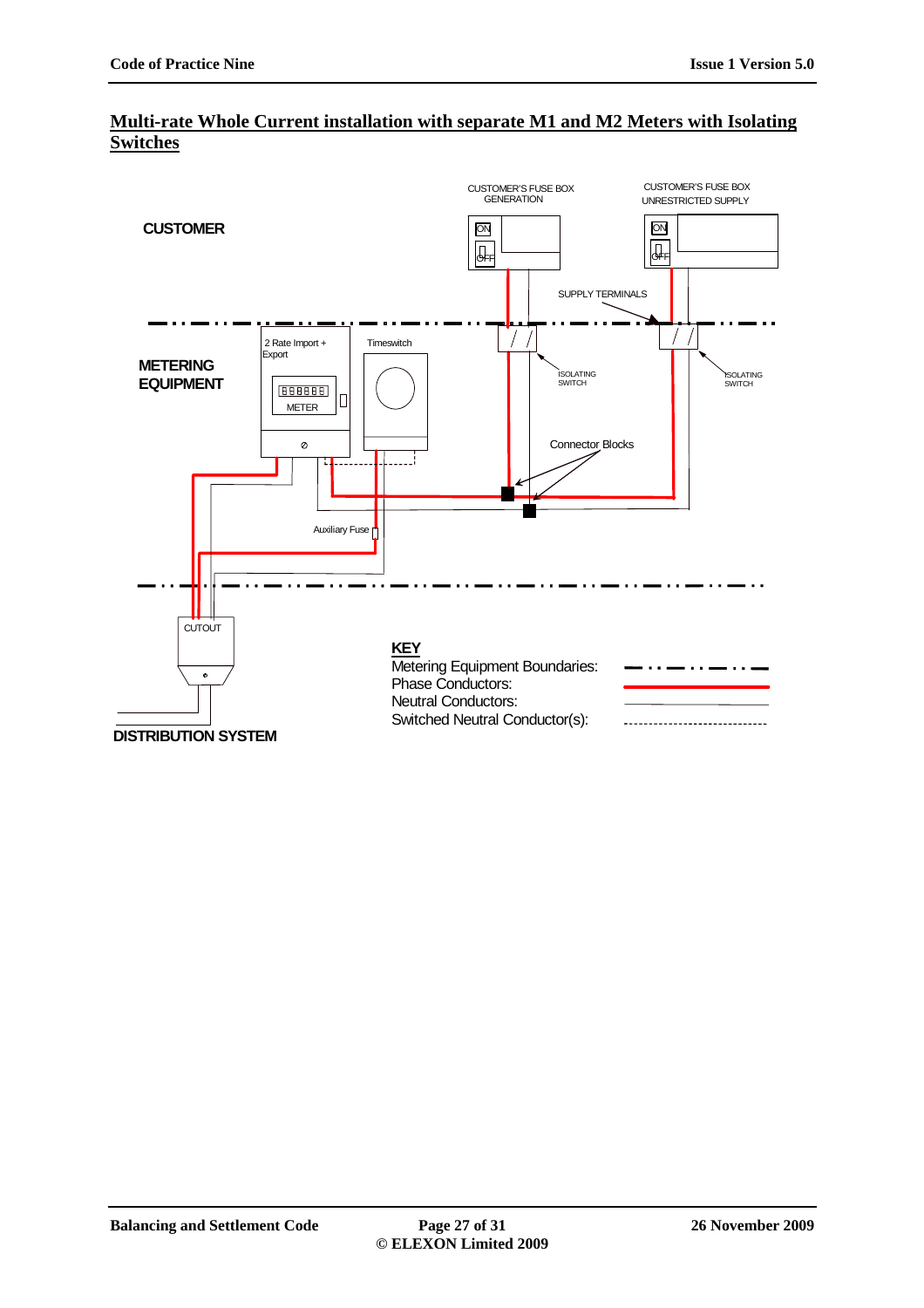#### CUSTOMERS FUSE BOX CUSTOMERS FUSE BOX CUSTOMERS FUSE BOX UNRESTRICTED SUPPLYOFF -PEAK SUPPLY Generation ON ON **ON CUSTOMER**   $\frac{1}{\text{OFF}}$ OFF **OFF**  $\vert \vert$ Timeswitch .<br>RMINALS **METERING EQUIPMENT** ISOLATING <u>888888</u><br>888888 **SWITCH** Iг METER  $\circ$ Auxiliary Fuse Connector Blocks **CUTOUT DISTRIBUTION SYSTEM KEY**  $\bullet$ Metering Equipment Boundaries:

### **Multi-rate Whole Current Meter with Isolating Switches and controlled Load**

## **8.3 Other Requirements**

8.3.1 Anti Fraud Devices

Where considered necessary by the Supplier, anti-fraud devices such as security blocks fitted between the cut-out and the meter, and plastic bubbles would be supplied and fitted by the Meter Operator Agent.

8.3.2 Outside Meter Cabinets

An outside meter cabinet will normally be considered the Customer's property and their responsibility to replace in the event of it being damaged.

8.3.3 High Risers and Laterals

Where the metering is situated within a communal metering area the risers are normally privately owned.

Where the metering is situated in the individual flats then the risers are normally owned by the Distribution System Operator.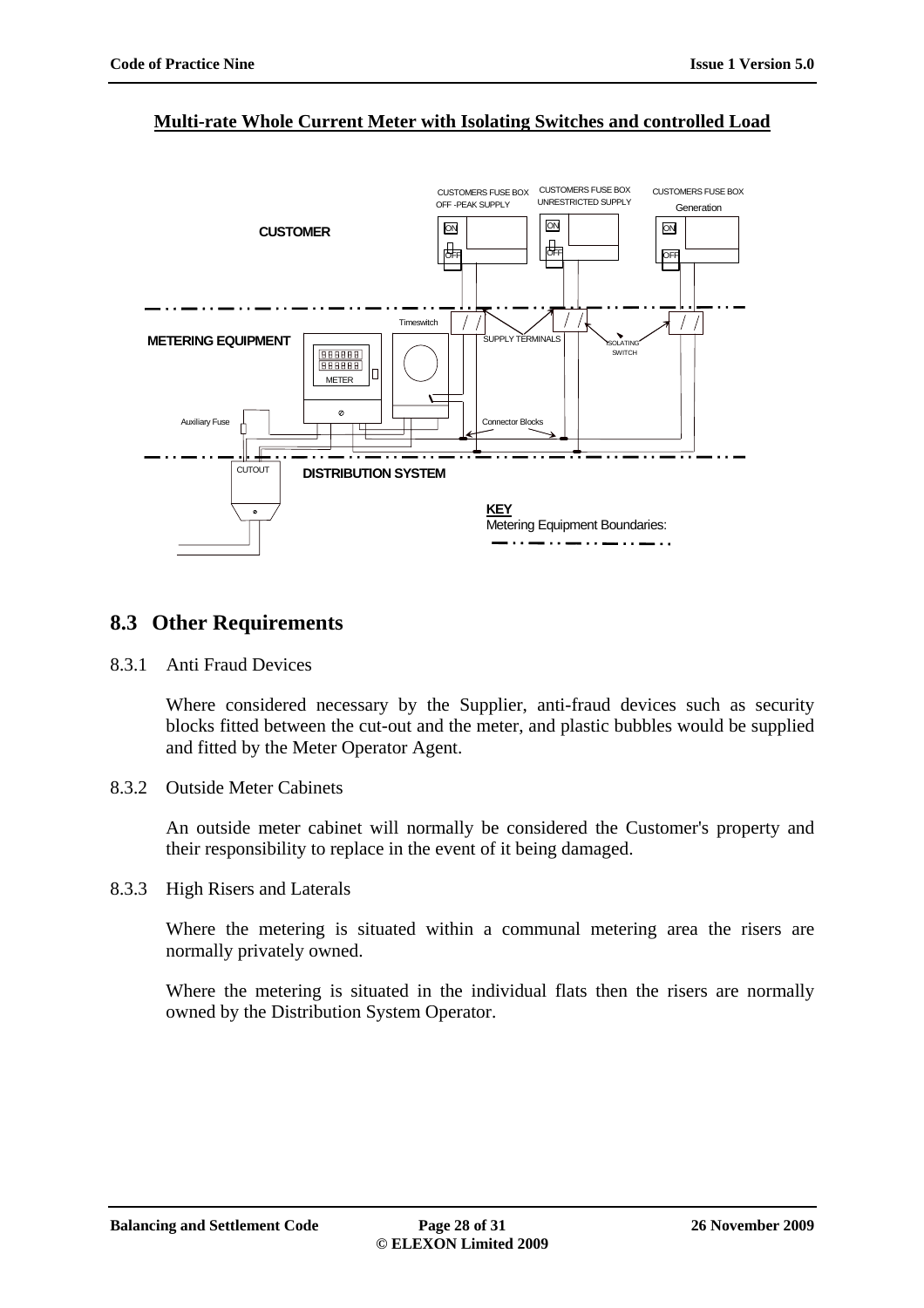## **8.4 Current Transformer Operated Metering Equipment**

8.4.1 Provision of Test and Isolation facilities

For the purposes of meter connection by the Meter Operator Agent, the Current Transformers, meter panel, associated multicore cable, test/isolating facilities and voltage fuses will be provided by the Distribution System Operator or a contractor nominated by the SVA Customer.

8.4.2 Interface between Meter Operator Agent and Distribution System Operator

In normal circumstances the Meter Operator Agent to Distribution System Operator interface point will be the outgoing connections from the test/isolating facilities and the metering panel voltage fuses.

8.4.3 SVA Customer cabling

The cabling from the Distributor System Operator's cut-out or main fuse, through Current Transformers and into a SVA Customer's main switch is the property of the SVA Customer.

### **Current Transformer Operated Metering Equipment**

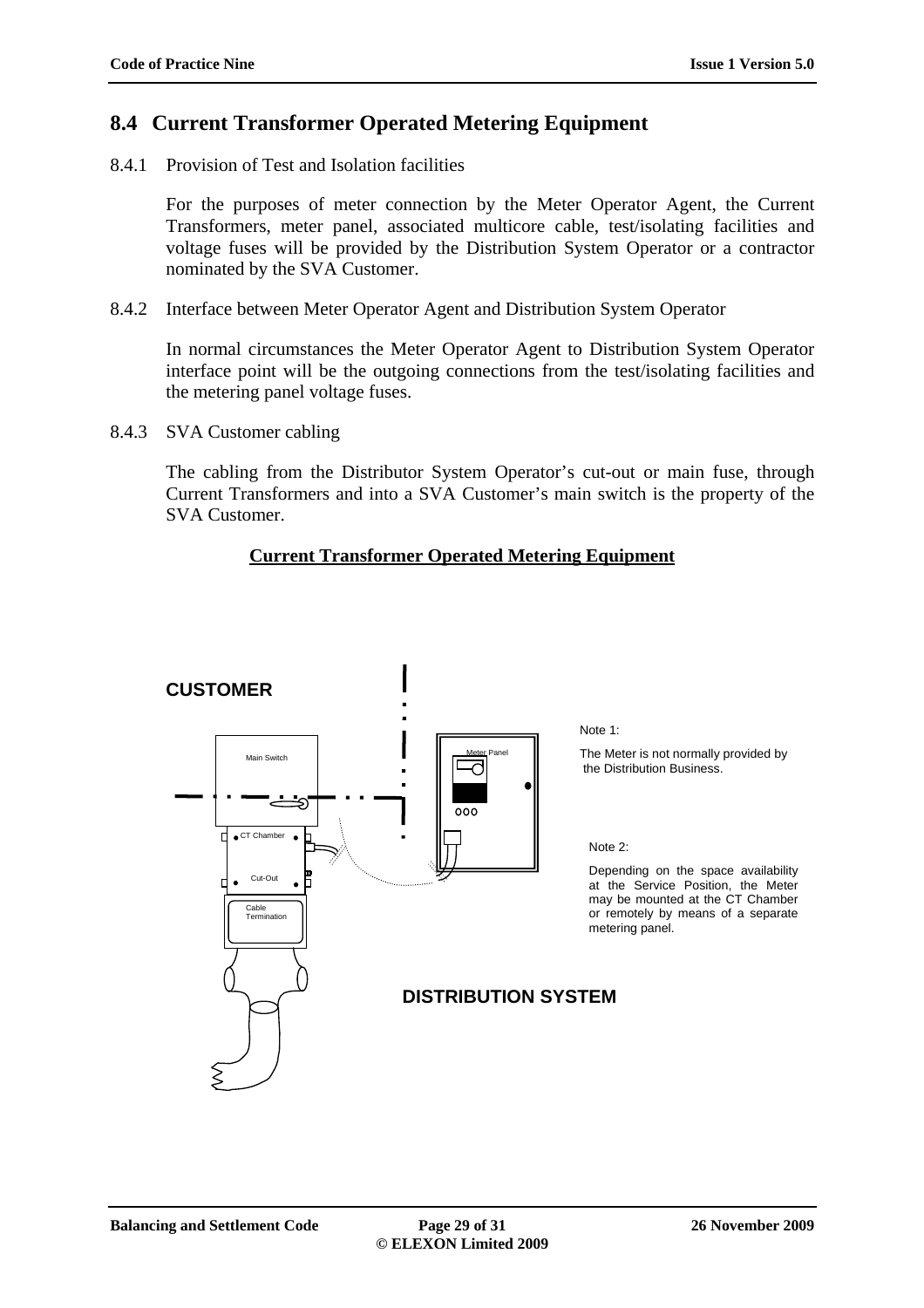## **PROVISION OF METERING EQUIPMENT**

The table below is for guidance on the provision and responsibility of selected items in any particular installation.

The term Equipment Owner (EO) has been used to identify the party responsible for providing the item of Meter Equipment or associated / ancillary equipment.

Note:- Not all items in the following table will be present in all installations.

### **Table defining responsibilities for various items of Metering Equipment**

| <b>Item</b>                                                                                                    | <b>Provider of</b><br>equipment   | <b>Field work</b><br><b>Responsibility</b> |  |  |
|----------------------------------------------------------------------------------------------------------------|-----------------------------------|--------------------------------------------|--|--|
| (A)<br><b>All installations</b>                                                                                |                                   |                                            |  |  |
| Service cable                                                                                                  | <b>LDSO</b>                       | <b>LDSO</b>                                |  |  |
| <b>High Risers and Laterals</b>                                                                                | EO or landlord                    | <b>LDSO</b>                                |  |  |
| Cut-out                                                                                                        | <b>LDSO</b>                       | <b>LDSO</b>                                |  |  |
| Main fuses (cut-out fuses)                                                                                     | <b>LDSO</b>                       | LDSO or MOA*                               |  |  |
| Circuit Breaker (or equivalent) (for larger<br>installations)                                                  | <b>LDSO</b>                       | LDSO or MOA*                               |  |  |
| Meter / Telemeter                                                                                              | EO                                | <b>MOA</b>                                 |  |  |
| Timeswitch                                                                                                     | EO                                | <b>MOA</b>                                 |  |  |
| Teleswitch                                                                                                     | EO                                | <b>MOA</b>                                 |  |  |
| <b>(B)</b><br><b>Whole current installations</b>                                                               |                                   |                                            |  |  |
| Cables: cut-out to meter                                                                                       | EO                                | <b>MOA</b>                                 |  |  |
| Cables: from meter to SVA Customer<br>owned switchgear                                                         | <b>SVA</b><br>Customer/contractor | MOA <sup>*</sup> to connect                |  |  |
| Isolating switch                                                                                               | EO                                | <b>MOA</b>                                 |  |  |
| <b>Connector blocks</b>                                                                                        | EO                                | <b>MOA</b>                                 |  |  |
| Cables: between meter and other EO<br>supplied apparatus or<br>between other<br>items of EO supplied apparatus | EO                                | <b>MOA</b>                                 |  |  |
| Revenue Protection equipment                                                                                   | Supplier/EO                       | <b>MOA</b>                                 |  |  |